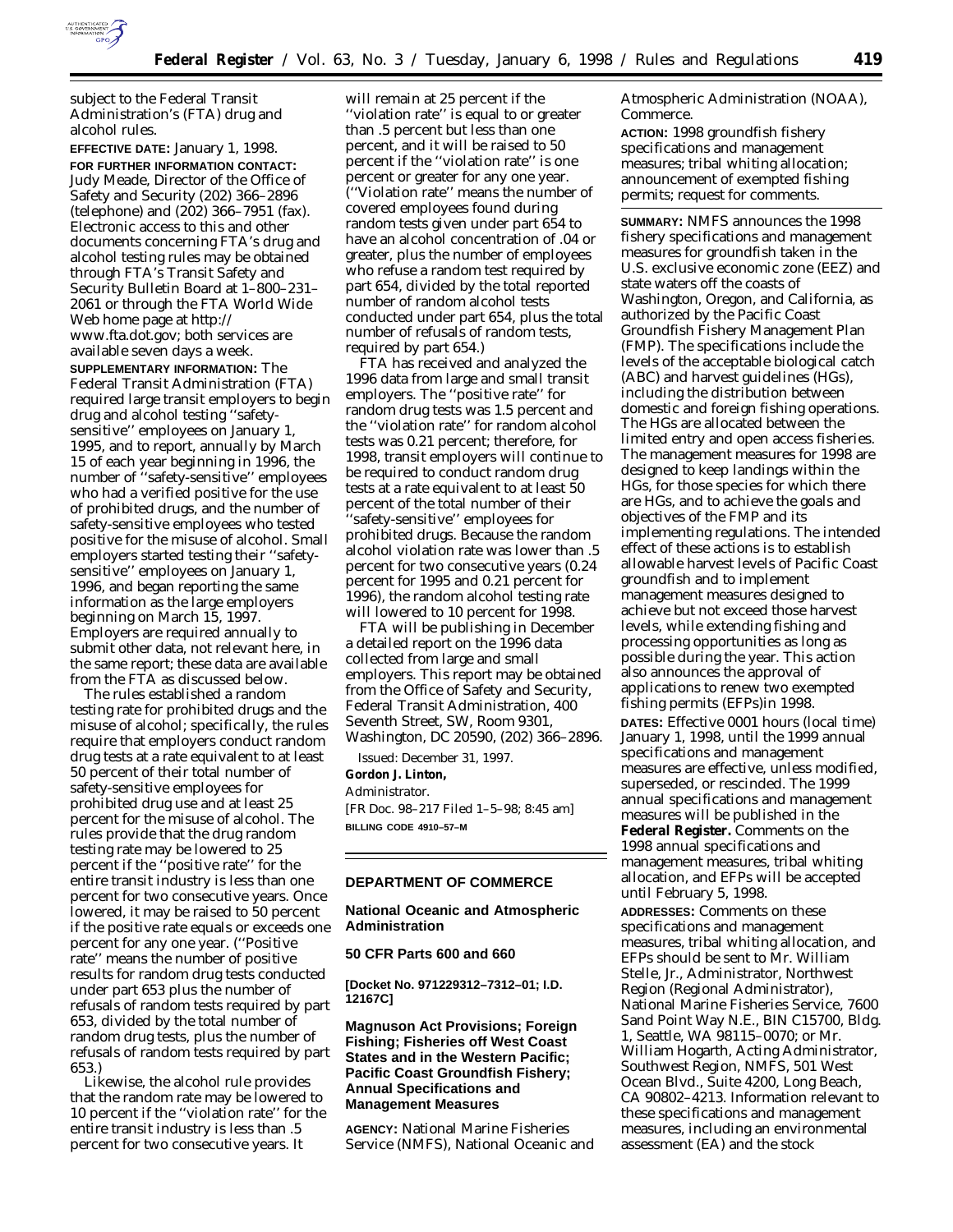assessment and fishery evaluation (SAFE) report, has been compiled in aggregate form and is available for public review during business hours at the office of the Regional NMFS (Regional Administrator), or may be obtained from the Pacific Fishery Management Council (Council), by writing to the Council at 2130 SW Fifth Avenue, Suite 224, Portland, OR 97201.

# **FOR FURTHER INFORMATION CONTACT:**

William L. Robinson (Northwest Region, NMFS) 206–526–6140; or Svein Fougner (Southwest Region, NMFS) 562–980– 4034.

**SUPPLEMENTARY INFORMATION:** The FMP requires that fishery specifications for groundfish be evaluated each calendar year, that HGs or quotas be specified for species or species groups in need of additional protection, and that management measures designed to achieve the HGs or quotas be published in the **Federal Register** and made effective by January 1, the beginning of the fishing year. This action announces and makes effective the final 1998 fishery specifications and the management measures designed to achieve them. These specifications and measures were considered by the Council at two meetings and were recommended to NMFS by the Council at its November 1997 meeting in Portland, OR.

## **I. Final Specifications**

The fishery specifications include ABCs, the designation of HGs or quotas

for species that need individual management, the apportionment of the HGs or quotas between domestic and foreign fisheries, and allocation between the open access and limited entry segments of the domestic fishery. As in the past, the specifications include fish caught in state ocean water (0–3 nautical miles (nm) offshore) as well as fish caught in the EEZ (3–200 nm offshore). Only changes to the specifications between 1997 and 1998 are discussed herein, otherwise they are the same as announced in 1997 (62 FR 700, January 6, 1997).

**BILLING CODE 3510–22–P**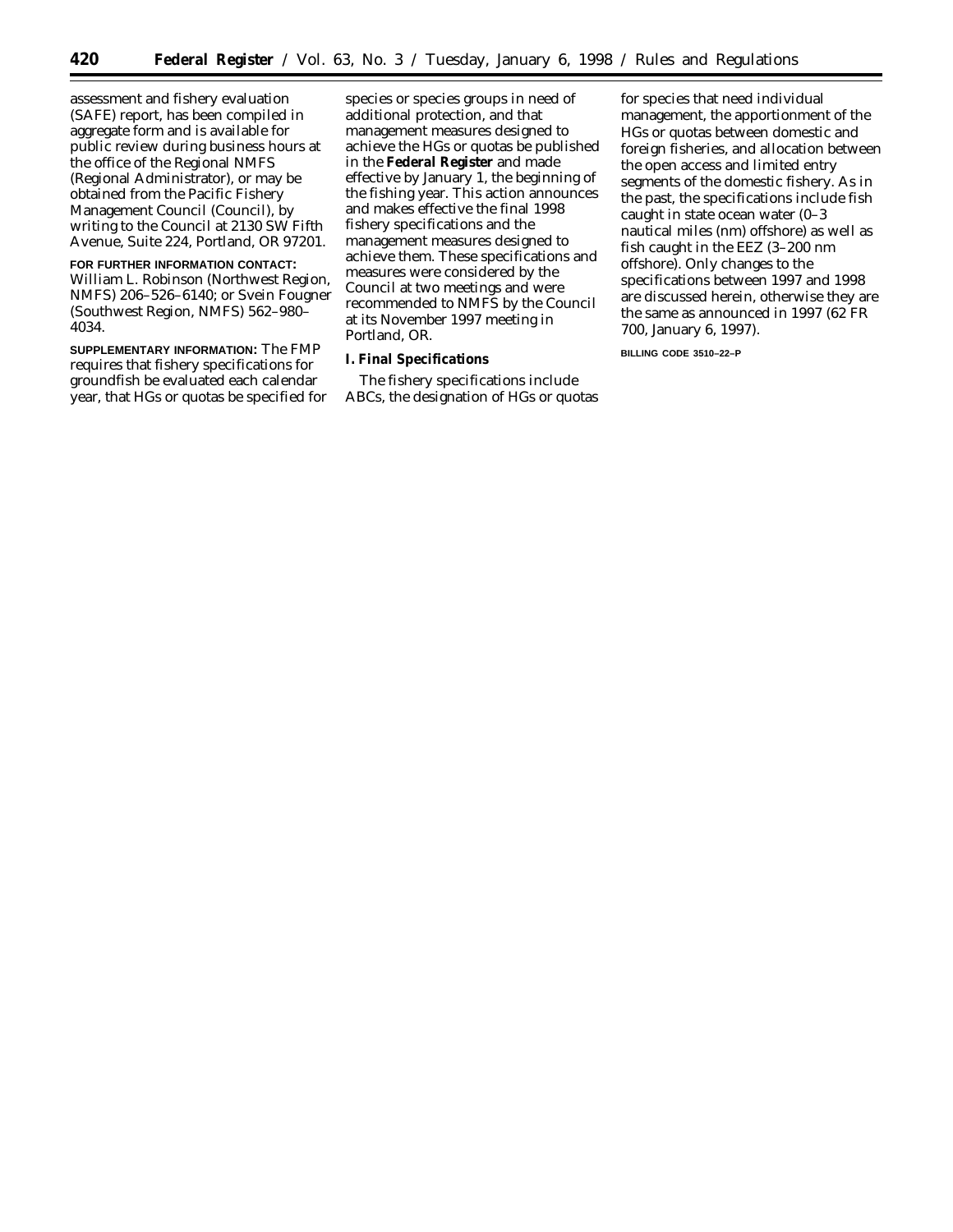|                      | ׇׇׇֺ֝֬֝֬֝<br>׀֢֪<br>Õ |                 |  |  |  |  | cations of Acceptable Biological Catch (ABC), Harvest Guidelines |
|----------------------|-----------------------|-----------------|--|--|--|--|------------------------------------------------------------------|
| Timit<br>٢<br>π<br>j | ۶<br>تا<br>ق<br>ب     |                 |  |  |  |  | ry and Open Access Allocations, by International North Pacific   |
| isher                | ິດ<br>ຕ<br>-<br>188.  | INPFC) subareas |  |  |  |  |                                                                  |

| Fisheries                      | Commission (INP                                 |                  | ັດ<br>ເປັ                                       | subareas                           |                               |                                   |                                  |        |                                   |                  |                   |                              |                      |
|--------------------------------|-------------------------------------------------|------------------|-------------------------------------------------|------------------------------------|-------------------------------|-----------------------------------|----------------------------------|--------|-----------------------------------|------------------|-------------------|------------------------------|----------------------|
|                                |                                                 | ACCEI            | <b>FIRELE</b><br>Ľ                              | BIOLOGICAL CATCH (ABC)<br>1000 mt) |                               |                                   | Guideline<br>Harvest             | 봉 다    | Commercial<br>Harvest             |                  |                   | Allocations<br>$(x 1000$ mt) |                      |
| Species                        | Vancou-<br>ver a/                               | colum-<br>bia    | Rur-<br>eka                                     | Monte                              | Concep-                       | <b>Total</b>                      | $(1000 \text{ m})$               | ā      | Guideline<br>(1000 mt)            | Limited          | Entry             | Open                         | Access               |
|                                |                                                 |                  |                                                 | rey                                | tion                          | Catch<br>2ev                      |                                  |        |                                   | 1000<br>ă        | ج                 | ă<br>1000                    | جد                   |
| ROUNDFISH:                     |                                                 |                  |                                                 |                                    |                               |                                   |                                  |        |                                   |                  |                   |                              |                      |
| Lingcod a/c/                   | 0.450 U.S.                                      |                  | 0.139                                           | 0.325                              | 0.046                         | 560<br>ွ                          | $\infty$<br>$\overline{3}$       | U      | .400<br>ö                         | 0.324            | $\ddot{3}$        | 0.076                        | 19.1                 |
| Pacific cod                    | $\frac{2}{3}$ .                                 |                  | ੋ                                               | ੇ                                  | ਚੋ                            | ņ<br>$\bullet$                    | ٠                                | А      | ۱<br>٠                            | ٠<br>$\bullet$   | i                 | 1<br>$\blacksquare$          | ŧ                    |
| Pacific whiting a/e/           |                                                 |                  | p.s<br>°.<br>$\mathbf{\tilde{z}}$<br>$\ddot{a}$ |                                    |                               | 232.0                             | 232.0                            | υ      | 207.0                             | $\mathbf{I}$     | i                 | I                            | I                    |
| f/g<br>Sablefish               |                                                 | 5.2              |                                                 |                                    | 0.425                         | z<br>$\mathbf{\hat{z}}$<br><br>ما | z<br>4.680                       | ÷<br>H | z<br>$-212$                       | .934<br><b>m</b> | 33.4              | 278<br>ွ                     | ہ<br>ف               |
|                                |                                                 |                  |                                                 |                                    |                               | w<br>0.425                        | w<br>-425<br>$\bullet$           | А      | w<br>425<br>ခဲ                    | I                | ፡                 | I                            | I                    |
| Jack mackerel h/               |                                                 | ۱ø<br>$\ddot{5}$ |                                                 |                                    | $\mathbf{1}$                  | ۱o<br>្ល                          | ە.<br>$\frac{2}{5}$              | U      | 1<br>$\mathbf{I}$                 | ı<br>t           | t                 | ۵<br>f                       | I                    |
| FLATFISH:                      |                                                 |                  |                                                 |                                    |                               |                                   |                                  |        |                                   |                  |                   |                              |                      |
| Dover sole f/i,                |                                                 | $\bullet$        | 373                                             |                                    | 1.053                         | 9.426                             | 955<br>$\boldsymbol{\omega}$     | H      | 955<br>٠<br>œ                     | ı<br>ı           | i                 | ŧ                            | ţ                    |
| English sole                   | 2.0                                             |                  |                                                 | $\frac{1}{1}$                      |                               | ٦<br>$\bullet$                    | $\mathbf{I}$                     |        | ٠<br>$\bullet$                    | I                | ï                 | $\mathbf{I}$                 | I                    |
| Petrale sole                   | $\frac{2}{1}$                                   |                  | 5<br>0                                          | œ.<br>۰                            | $\mathbf{\tilde{c}}$<br>ં     | Γ.<br>$\ddot{\phantom{a}}$        | $\mathbf{I}$                     |        | ı<br>$\bullet$                    | ţ                | t                 | ı                            | t                    |
| <b>Arrowtooth</b><br>flounder  |                                                 |                  | $\ddot{5}$                                      |                                    |                               | $\ddot{5}$ . 8                    | $\mathbf{I}$                     |        | $\mathbf{I}$                      | i                | $\ddot{\ddot{i}}$ | i                            | ÷                    |
| Other flatfish                 | $\ddot{0}$ .                                    | $\frac{0}{3}$    | $\frac{1}{2}$                                   | œ<br>$\ddot{ }$                    | LO,<br>$\bullet$<br>$\bullet$ | 7.7                               | ٠<br>٠                           |        | I                                 | ł                | i                 | ţ                            | $\ddot{\phantom{a}}$ |
| ROCKFISH:                      |                                                 |                  |                                                 |                                    |                               |                                   |                                  |        |                                   |                  |                   |                              |                      |
| <b>FOR</b>                     | $\ddot{\phantom{0}}\phantom{0}\phantom{0}\circ$ | $\ddot{\circ}$   | ਰੋ                                              | ੇ                                  | ৯                             | $\ddot{\circ}$                    | 650<br>$\ddot{\phantom{1}}$<br>Ó | н      | .650<br>o                         | I                | i                 | i                            | I                    |
| Shortbelly                     |                                                 |                  | 23.5                                            |                                    |                               | 23.5                              | ņ<br>$\overline{a}$              | ပ      | n<br>$\bullet$<br>$\overline{23}$ | :                | I                 | í                            | ł                    |
| $\mathbf{z}$<br>Widow          |                                                 |                  | 5.75                                            |                                    |                               | $\frac{1}{2}$<br>m                | .276<br>÷                        | Ĥ      | 4.276                             | 4.118            | 96.3              | 0.158                        | $\ddot{ }$           |
| t/1/<br>Thornyheads:           |                                                 |                  |                                                 |                                    |                               |                                   |                                  |        | ţ                                 | I                | ł                 | I                            | $\mathbf{I}$         |
| t/m/<br>Shortspine             |                                                 |                  | 1.000                                           |                                    | $\bullet$                     | 1.000                             | z<br>1.082                       | Ĥ      | 1.082                             | 1.079            | 99.75             | 0.003                        | 0.25                 |
|                                | (Includes 175 mt                                | of P.            | Conception)                                     | in Conception area north           |                               |                                   | w<br>0.113                       | н      | 0.113                             | i                | :                 | i                            | I                    |
| $\frac{f}{\hbar}$<br>Longspine |                                                 | ٠                | .102                                            |                                    | $\blacksquare$<br>.428        | ×<br>.102<br>٠                    | z<br>3.733                       | А      | 3.733                             | :                | I                 | í                            | I                    |
|                                |                                                 |                  |                                                 |                                    |                               | U)<br>0.428                       | O)<br>0.390                      | А      | 0.390                             | I                | í                 |                              | ÷                    |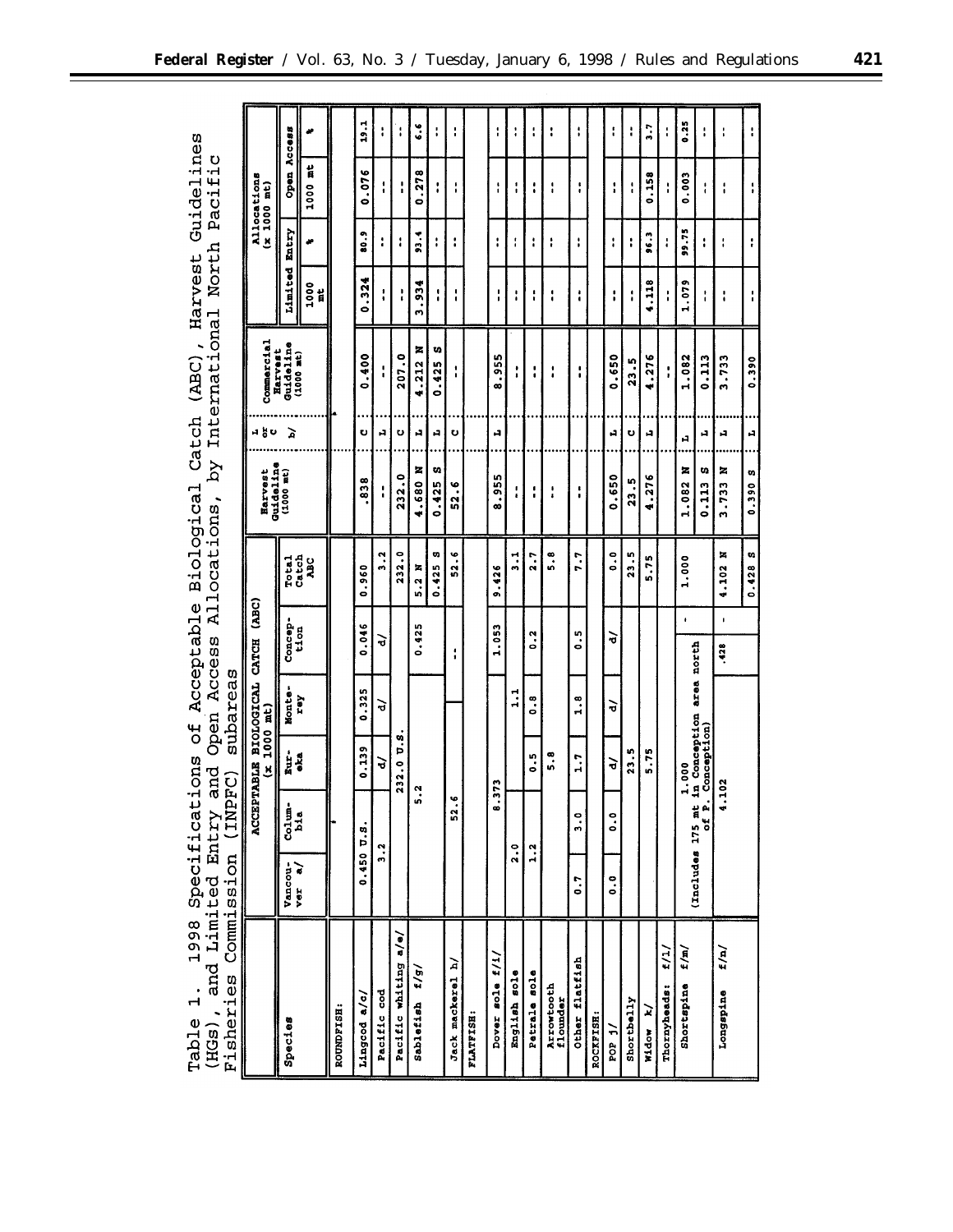|                                  |                      |                      |                                 |                | Table 1.               | continued)     |                                    |     |                      |               |       |                              |                  |
|----------------------------------|----------------------|----------------------|---------------------------------|----------------|------------------------|----------------|------------------------------------|-----|----------------------|---------------|-------|------------------------------|------------------|
|                                  |                      | ACCEI                | $(x 1,000$ mt)<br><b>STABLE</b> |                | BIOLOGICAL CATCH (ABC) |                |                                    | 교봉이 | Commercial           |               |       | Allocations<br>$(x 1000$ mt) |                  |
| Species                          | Vancou-<br>ver a/    | $\frac{1}{2}$<br>b1a | Fur-<br>oka                     | Monte-         | Concep-<br>tion        | Total<br>Catch | Guideline<br>Harvest               |     | Guideline<br>Harvest | Limited Entry |       | Open Access                  |                  |
|                                  |                      |                      |                                 | <b>Zex</b>     |                        | <b>DE</b>      | $(1000 \text{ m}t)$                | ৯   | $(1000 \text{ nt})$  | 1000<br>Ë     | æ     | $1000$ at                    | جے               |
| Sebastes<br>complex: a/o/        | 8.647                |                      |                                 | 8.999          |                        | z<br>8.647     | ×<br>7.057                         | ပ   | 6.778                | 6.128         | 90.4M | 0.651                        | 9.6M             |
|                                  |                      |                      |                                 |                |                        | œ<br>8.999     | w<br>.439<br>$\boldsymbol{\omega}$ | υ   | 6.939                | .677<br>÷     | 67.48 | 2.262                        | 32.65            |
| Bocaccio-Sp/                     | ₽                    |                      |                                 | ٠<br>0.230     |                        | 0.230          | 0.230                              | ဎ   | 0.190                | 0.128         | 67.4  | 0.057                        | 32.6             |
| $\tilde{\mathbf{e}}$<br>Canary-N | 1.045                | ۰                    |                                 | Þ              |                        | 1.045          | 1.045                              | U   | 1.045                | 0.953         | 91.2  | 0.090                        | 8.80             |
| Chilipepper r.                   | ਚੋ                   |                      |                                 | ۰<br>.400<br>m |                        | 3.400          | $\mathbf{I}$                       | ပ   | $\mathbf{I}$         | ţ             | t     | ţ                            | $\mathbf{I}$     |
| $Ya11ovcat1-Na/s/$               | 3.465 U.S.           | ۰                    |                                 | ۵              |                        | .465<br>m      | 3.118                              | υ   | .118<br>m            | .819<br>Ν     | 10.4  | 299<br>0                     | $\ddot{\bullet}$ |
| ROCKFISH t/:<br>REMAINING        | 2.295                | ٠                    |                                 | 1.401          |                        | $\mathbf{I}$   | I                                  |     | I                    | $\mathbf{I}$  | I     | I                            | i                |
| hank                             | ੇ                    |                      |                                 | ╲<br>0.081     |                        | 0.08           | $\frac{1}{4}$                      |     | I                    | I             | I     | :                            | ţ                |
| bocaccio-N                       | 0.424                |                      |                                 | る              |                        | 0.424          | $\mathbf{I}$                       |     | :                    | I             | ı     | i                            | I                |
| canary-S                         | ∍                    |                      |                                 | ╲<br>0.085     |                        | 0.085          | $\mathbf{I}$                       |     | i                    | I             | ŧ     | $\mathbf{I}$                 | ï                |
| darkblotched                     | $0.209$ $\checkmark$ |                      |                                 | 0.047          |                        | 0.26           | ŧ,                                 |     | ÷                    | :             | I     | :                            | ŧ                |
| <b>B-404</b>                     | ∍                    |                      |                                 | 0.020          |                        | 0.02           | i                                  |     | i                    | ٠<br>٠        | i     | $\mathbf{I}$                 | I                |
| redstripe                        | 0.768                |                      |                                 | ੇ              |                        | 0.77           | $\mathbf{I}$                       |     | I                    | i             | ÷     | ŧ                            | ì                |
| sharpchin                        | 0.398                |                      |                                 | 0.071          |                        | 0.47           | t                                  |     | :                    | :             | i     | i                            | ŧ                |
| silvergrey                       | $0.051$ $\checkmark$ |                      |                                 | $\vec{v}$      |                        | 0.05           | I                                  |     | I                    | I             | ŧ     | :                            | $\mathbf{I}$     |
| splitnose                        | 0.274                |                      |                                 | 0.868          |                        | 1.14           | ţ                                  |     | ţ                    | :             | t     | í                            | i                |
| yellowaye                        |                      |                      |                                 | ੇ              |                        | 0.04           | I                                  |     | I                    | $\mathbf{I}$  | ÷     | 1                            | ŧ                |
| yellowmouth                      | 0.132                |                      |                                 | ੇ              |                        | 0.13           | ŧ                                  |     | t                    | I             | i     | I                            | ÷                |
| yellowtail-S                     | ć                    |                      | 0.074                           | 0.155          |                        | 0.223          | I                                  |     | $\ddot{\phantom{a}}$ | i             | ፡     | :                            | $\ddot{\cdot}$   |
| Other rockfish v/                | 1.842                | ۰                    |                                 | ٠<br>3.968     |                        | I              | ŧ                                  |     | ŧ                    | I             | I     | $\ddot{\phantom{a}}$         | ţ                |
| $\mathbf{r}$<br>OTHER FISH       | <br>จ.               | $\ddot{2}$ .         | $\ddot{ }$ .                    | $\frac{0}{2}$  | 2.0                    | 14.7           | ì                                  |     | I                    | I             | I     |                              |                  |
|                                  |                      |                      |                                 |                |                        |                |                                    |     |                      |               |       |                              |                  |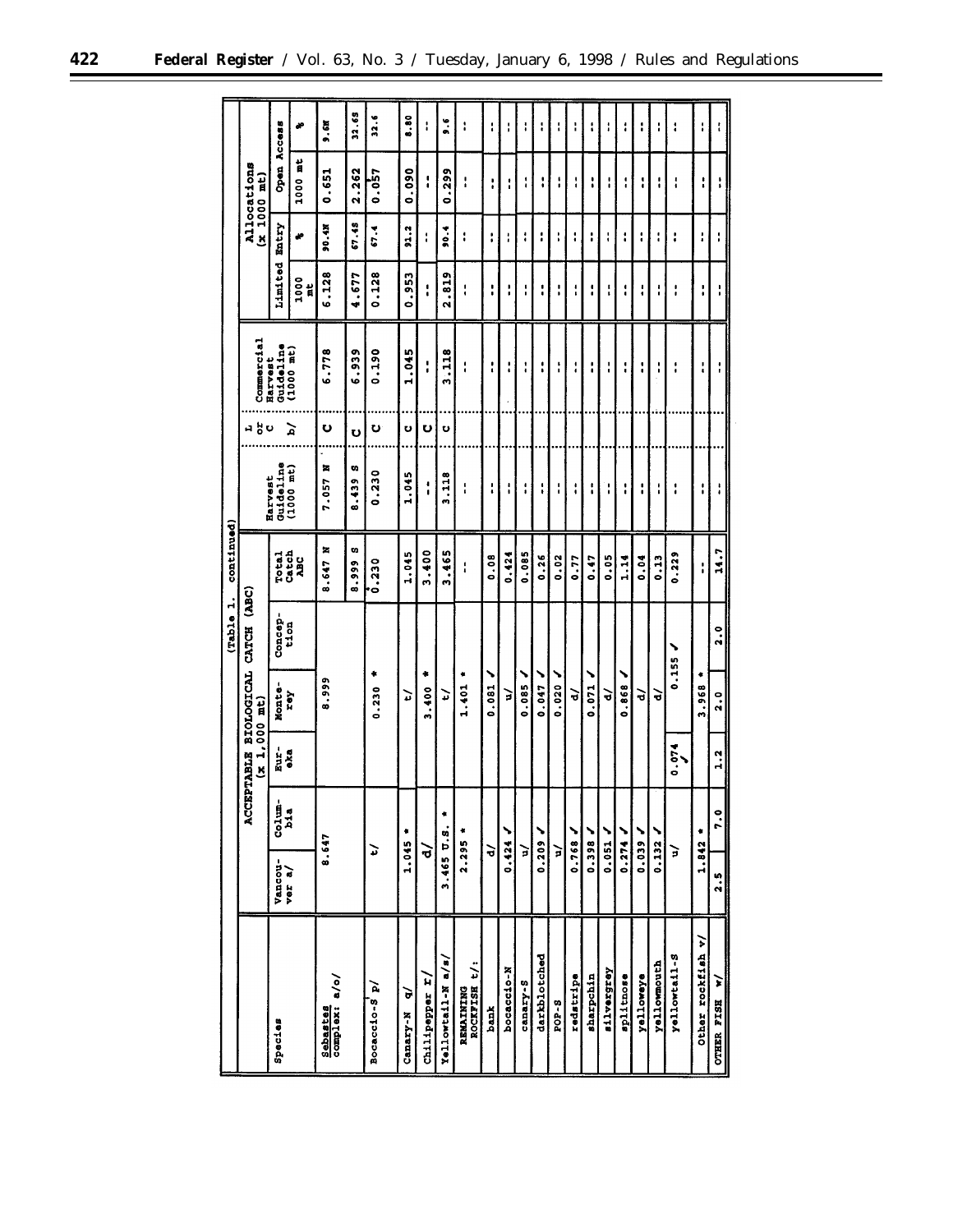$a/$ U.S. Vancouver only, even if stock assessments included parts of Canadian waters. Further explanations in footnotes for Pacific whiting, lingcod, yellowtail rockfish, and the Sebastes complex north of Cape Mendocino.

b/ "L or C" indicates whether a HG or commercial HG is based on landed catch (L, for landings only, without an estimate of discards) or total catch (C, landed catch plus estimated discards).

c/ Lingcod. The 1997 assessment addresses the entire Vancouver area, including Canada, and the Columbia area. The ABC for the U.S. portion of the Vancouver-Columbia area is 450 mt, based on the F35% harvest rate and biomass distribution determined by the NMFS surveys (44 percent in US waters). The coastwide ABC, including Canada, would be 1,532 mt, of which 960 mt represents total catch for U.S. only. The 838-mt HG (U.S. only) for total catch is more conservatively set at the sum of the individual F40% values for each area. An estimated 438 mt of recreational harvest in 1998 is subtracted from the HG to derive the 400-mt commercial HG.

d/ Other. These species are not common nor important in the areas footnoted. Accordingly, for convenience, Pacific cod is included in the "other fish" category for the areas footnoted, and rockfish species are included in the "other rockfish" category for the areas footnoted only.

e/ Pacific whiting. The U.S.-Canada ABC of 290,000 mt is prorated 80 percent for the U.S., or 232,000 mt in 1998, the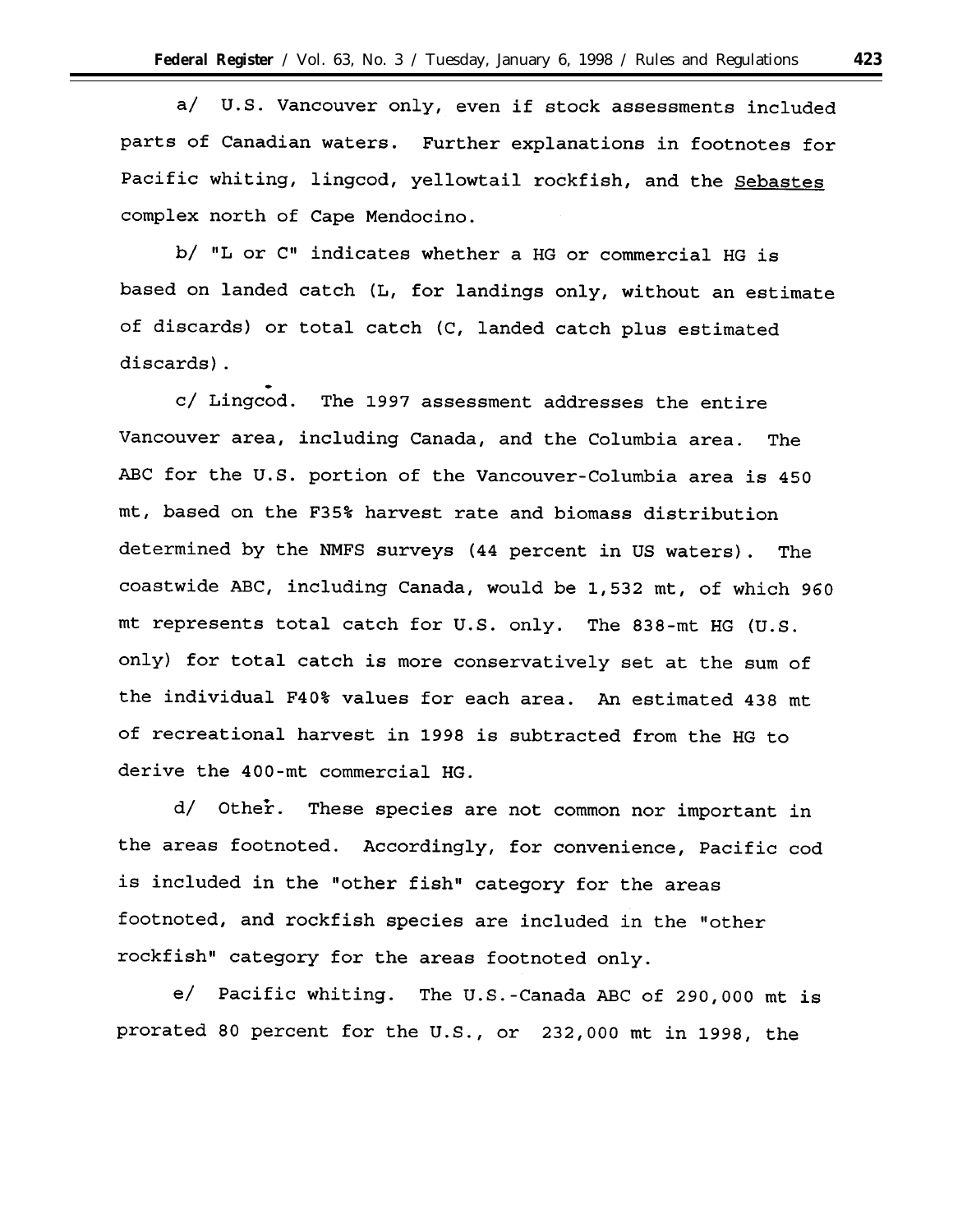same as in 1997 (except in 1997 the ABC in the table included Canadian waters). Allocations to catcher/processor, mothership, and shore-based operations are based on the 207,000-mt commercial HG (the U.S. HG minus the tribal allocation of 25,000 mt for 1998).

f/ DTS complex. Dover sole, thornyheads, and trawl-caught sablefish are managed together as the "DTS complex." There is no HG for the DTS complex.

The total catch ABC for sablefish is 5,200  $\sigma/$ Sablefish. mt north of 36° N. lat. (the Monterey-Conception area border). lat.). The 4,680-mt landed catch HG for that area is the 5,200 mt ABC reduced by 10 percent (520 mt) for estimated discards. Ten percent (468 mt) of the HG is set aside for the treaty tribes. The remaining 4,212 mt is the "commercial HG," which is divided between the limited entry (3,934 mt) and open-access (278 mt) fisheries. The limited entry allocation is further allocated 58 percent (2,282 mt) to the trawl fishery, and 42 percent (1,652 mt) to the nontrawl fishery. The allocations are HGs.

The ABC and HG for the Conception area are 425 mt, and are based on estimated landings in that area. There are no limited entry and open access allocations for the Conception area at this time.

h/ Jack mackerel. Only jack mackerel north of 39°00' N. latitude are managed by the FMP. The ABC and HG include waters beyond 200 nm.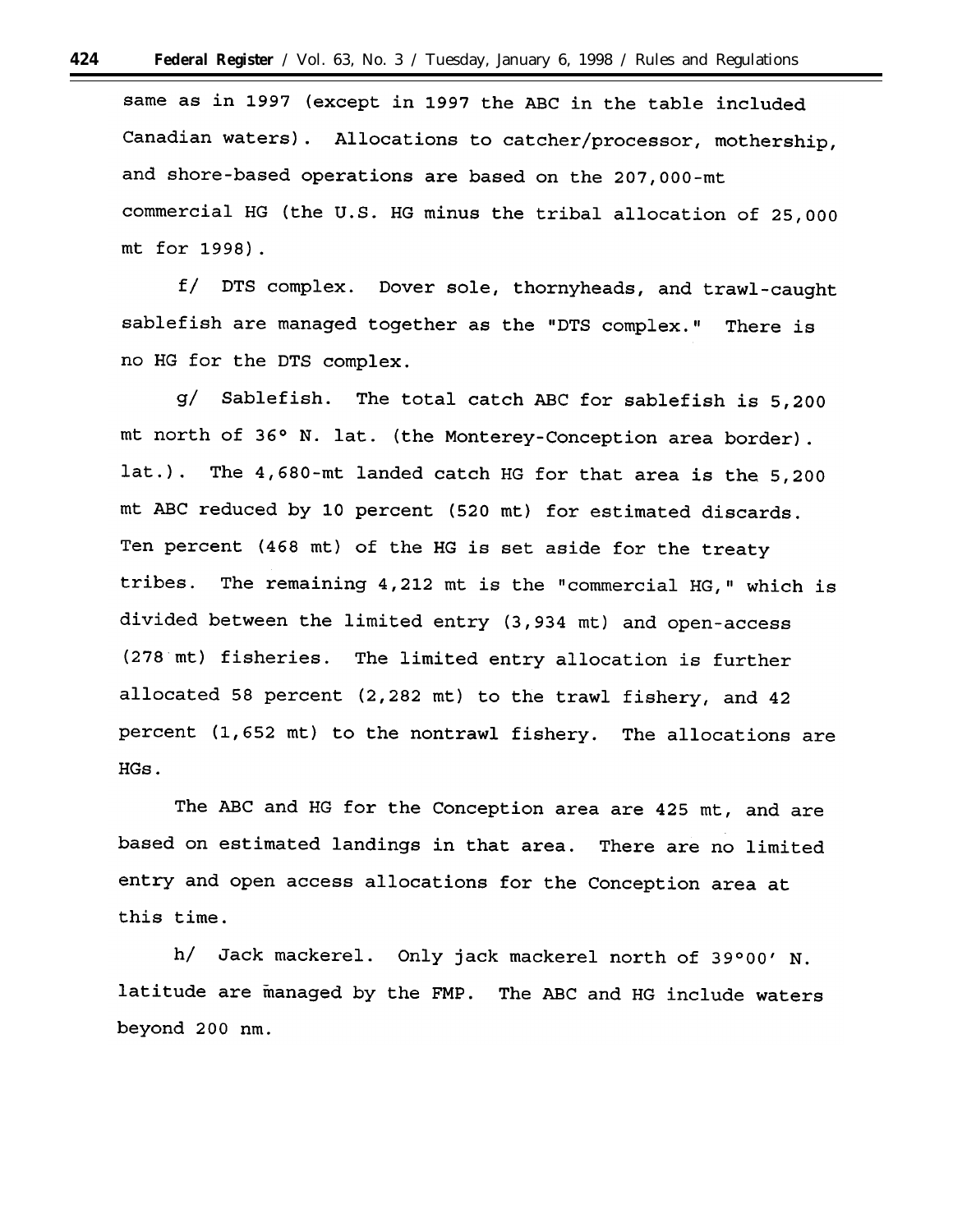Dover sole. The 1997 assessment evaluated the resource i/ north of 36° N. lat. as a unit, and provided an ABC for landed catch based on the F35% harvest rate. The Conception area ABC is at the level established in the original FMP. The ABCs are converted to total catch in Table 1, for consistency with other ABCs, by estimating that 5 percent of the total catch is discarded. The coastwide 9,426 mt total catch ABC corresponds to the 8,955 mt landed catch HG.

j/ Pacific ocean perch. The total catch ABC remains at The landed catch HG applies to the Vancouver/Columbia zero. subareas combined, and is set near the level of 1997 landings. The HG is intended to represent only incidental catches.

k/ Widow rockfish. The 5,750-mt total catch ABC is based on the F40% harvest rate, which is the current MSY proxy for rockfish species. The landed catch HG of 4,276 mt is based on the more precautionary F45%. The total catch expected with this HG is 5,090 mt, estimating that 16 percent of the catch is discarded.

1/ Thornyheads. The treaty tribes estimate that 8,000-10,000 lb (about 3-4 mt) of thornyheads will be taken in 1998 under a tribal trip limit of 300 lb per trip. This small amount is not subtracted from either of the thornyhead HGs at this time. There is no combined HG for both species in 1998.

Shortspine thornyheads. The 1,000 mt shortspine  $m/$ thornyhead ABC extends to Pt. Conception (34° 27' N. lat.). The landed catch HG is 1,082 mt (revised from the Council's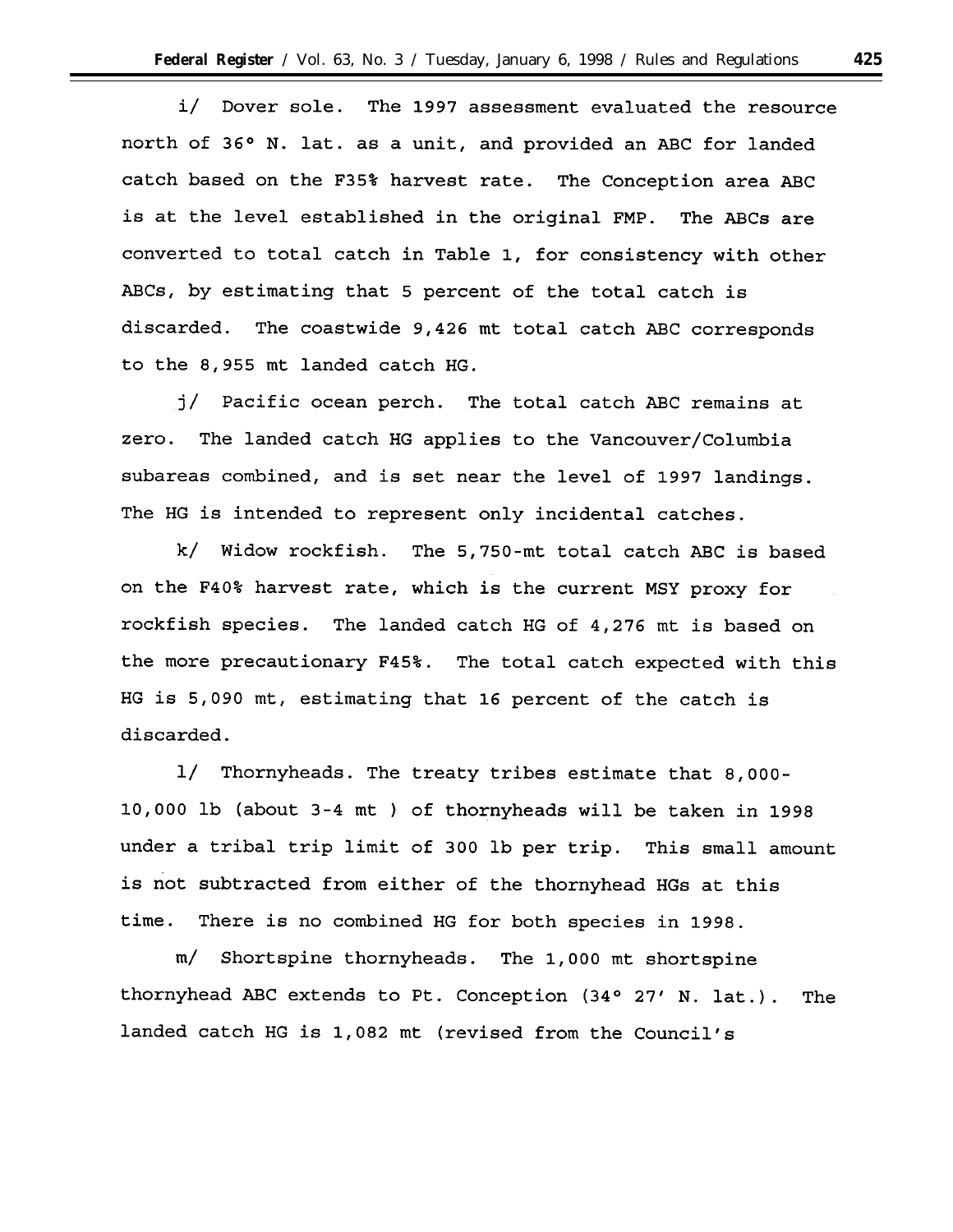recommendation of 1,177 mt) north of 36° N. lat. (the Vancouver-Columbia-Eureka-Monterey area), and 113 mt for the Conception area north of Pt. Conception (the north Conception area) (revised from the Council's recommendation of 123 mt). This is equivalent to a HG of 1,195 mt north of Pt. Conception (revised from the Council's recommendation of 1,300 mt). Both HGs assume that 30 percent of the total catch is discarded. Therefore, 1,707 mt is expected to be caught north of Pt. Conception (1,546 mt north of 36° N. lat., and 161 mt from the northern Conception area). For an explanation of the revisions to the Council's recommendations, see the section in the preamble regarding setting HGs greater than ABC.

n/ Longspine thornyheads. The 4,102 mt longspine thornyhead ABC extends only to 36° N. lat. (the northern boundary of the Conception area), not to Pt. Conception, and therefore is smaller than the area covered by the ABC for shortspine thornyheads. However, the HGs apply to the same areas for both species. The landed catch HG of 3,733 mt for the Vancouver-Columbia-Eureka-Monterey area assumes 9 percent of the 4,102 mt ABC is discarded north of the 36° N. lat. The 390-mt landed catch HG for the northern Conception area is the average 1995-1996 landings; the total catch associated with this HG is 428 mt, also assuming 9 percent is discarded.

 $\circ/$ Sebastes complex. The Sebastes-north ABC of 8,647 mt is the sum of\* the ABCs for canary, yellowtail, "remaining rockfish," and "other rockfish" in the U.S. Vancouver and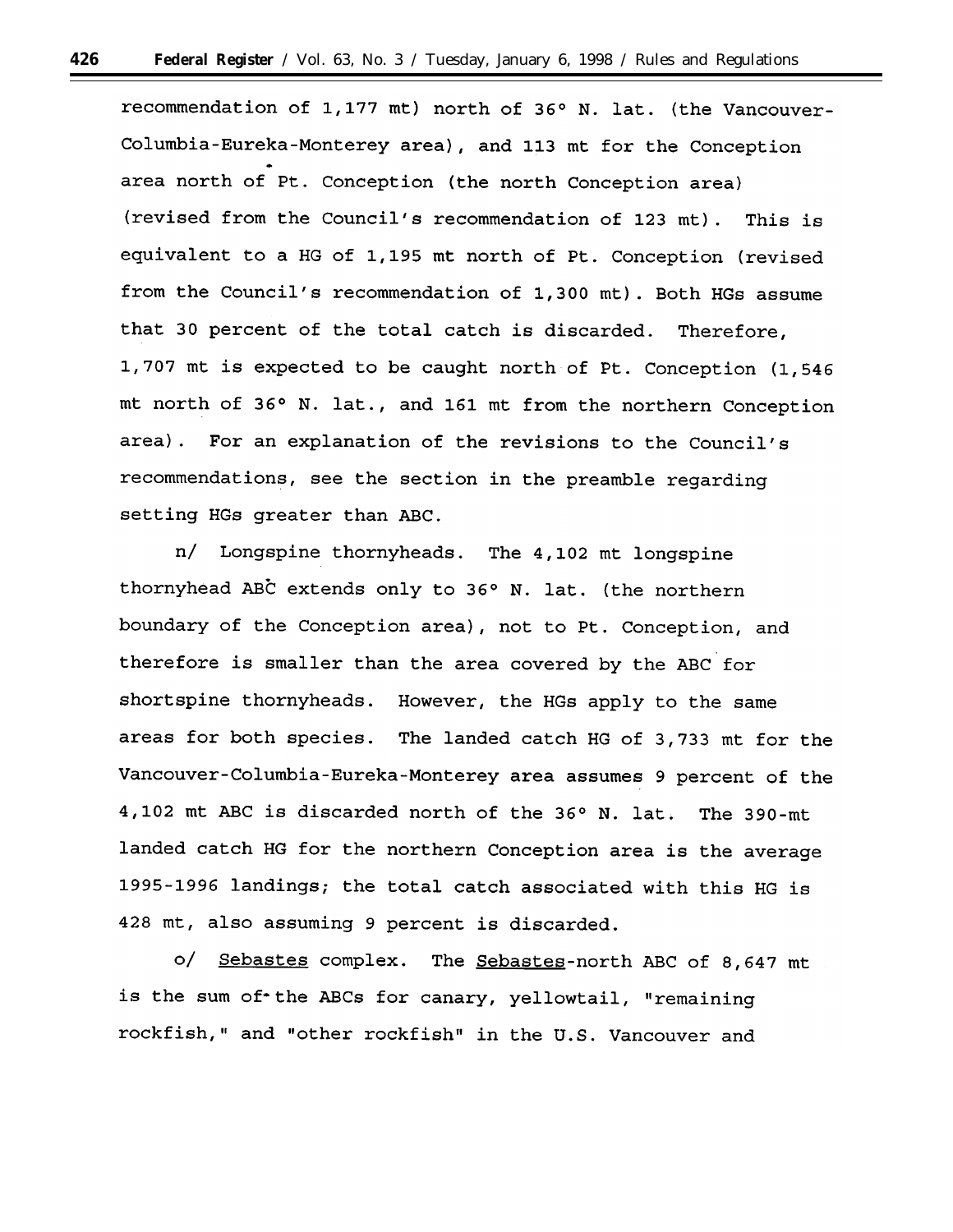Columbia areas (marked with \*). All Sebastes HGs are for total catch. Species in "remaining rockfish" are marked with  $\checkmark$ .

The Sebastes-north HG of 7,057 mt (for the Vancouver-Columbia area) is the sum of the HGs for canary and yellowtail rockfish; plus the sum of the ABCs or recent catch, whichever is less, for the species in "remaining rockfish" and "other rockfish." The assessment for yellowtail rockfish includes Canadian waters and the Eureka area, but Table 1 lists only the U.S. portion of the yellowtail rockfish ABC, and 74 mt is prorated for the Eureka area. (For further derivation, see GMT Report B.3. (2), November 1997.)

Within the Sebastes-north HG are two small HGs for commercial harvest of black rockfish by the Makah, Quileute, Hoh, and Quinault Indian tribes: 20,000 lb (9,072 kg) for the EEZ north of Cape Alava (48°09'30" N. lat.) and 10,000 lb (4,536 kg) between Destruction Island (47°40'00" N. lat.) and Leadbetter Point (46°38'10" N. lat.), which totals 13.6 mt. The northern HG for the Sebastes complex is reduced by 13.6 mt for tribal fisherles and 265 mt for estimated recreational harvest to derive the 6,778 mt commercial HG.

The Sebastes-south ABC is the sum of the ABCs for bocaccio, chilipepper, "remaining rockfish," and "other rockfish" in the Eureka, Monterey, and Conception areas (marked with \*).

The Sebastes-south HG, which applies to the Eureka/Monterey/Conception area, is the HG for bocaccio plus the sum of the ABCs or recent catch, whichever is less, for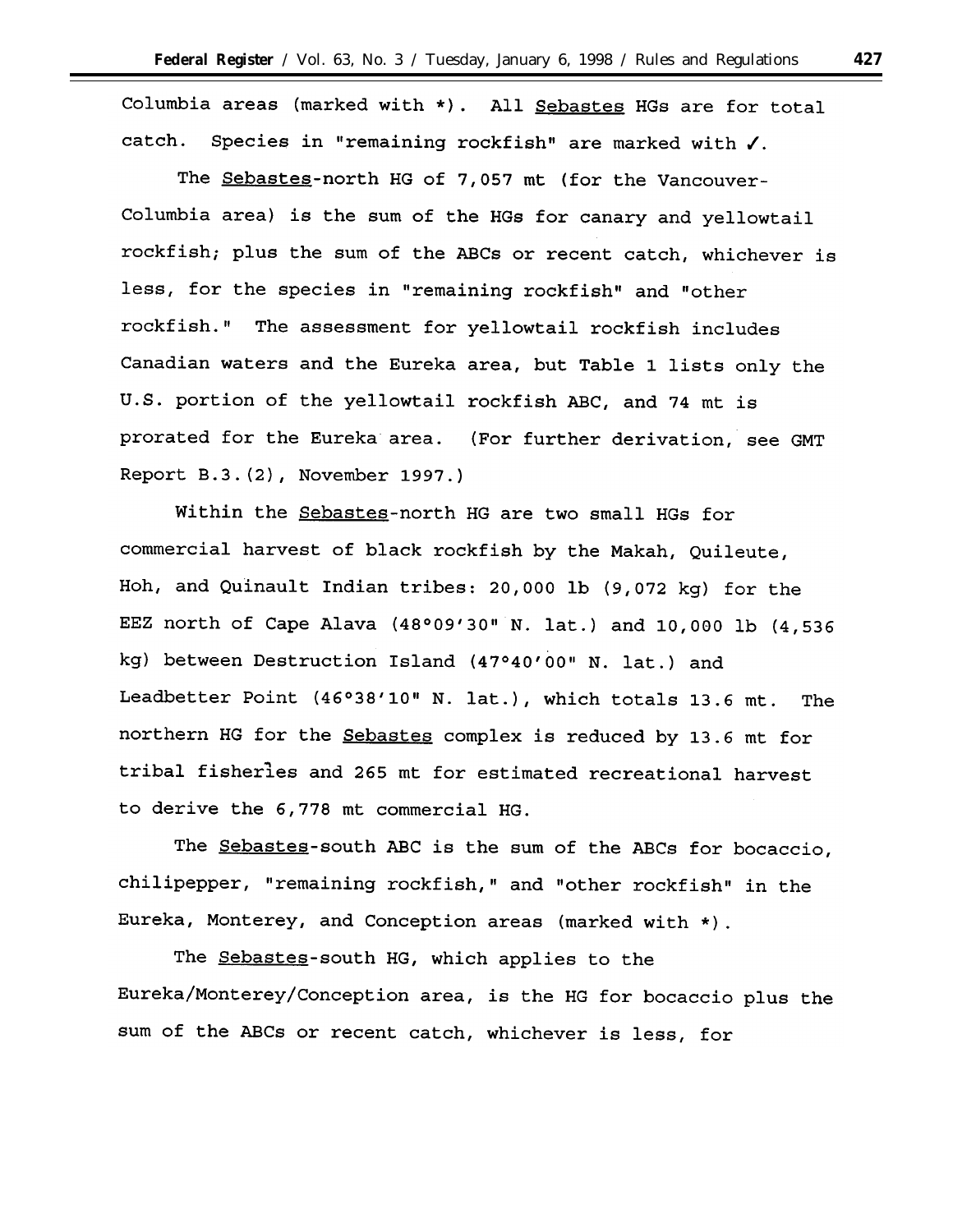"remaining rockfish" and "other rockfish." (For further derivation, see GMT Report B.3. (2), November 1997.)

The southern HG is reduced by 1,500 mt for estimated recreational harvest of remaining rockfish and bocaccio to derive the 6,939-mt commercial HG for the Eureka-Monterey-Conception area.

Because the HGs for the Sebastes complex, bocaccio, canary rockfish, and yellowtail rockfish are for total catch, estimates of discards will be added to landings during the season as data become available.

p/ Bocaccio. For bocaccio in the Eureka-Monterey-Conception area, the 230-mt ABC and HG for total catch are based on the estimated F40% level. Anticipated 1998 recreational landings are 40 mt, resulting in a commercial HG of 190 mt.

q/ Canary rockfish. The 1,045-mt ABC for the Vancouver-Columbia area is based on the F40% level. The total catch HG equals ABC and estimates 16 percent discards. The landed catch equivalent would be 878 mt.

r/ Chilipepper. The ABC has been reduced to approximate the F40% level in 1998; F35% was used in 1997.

s/ Yellowtail rockfish. The yellowtail rockfish assessment provided a yield of 4,657 mt for the Vancouver-Columbia-Eureka area, including Canada. The U.S. portion is estimated to be 3,539 mt, 76 percent of the U.S.-Canada yield, based on the survey biomass estimate for the portion of the assessment area in U.S. waters. The 3,465-mt ABC for the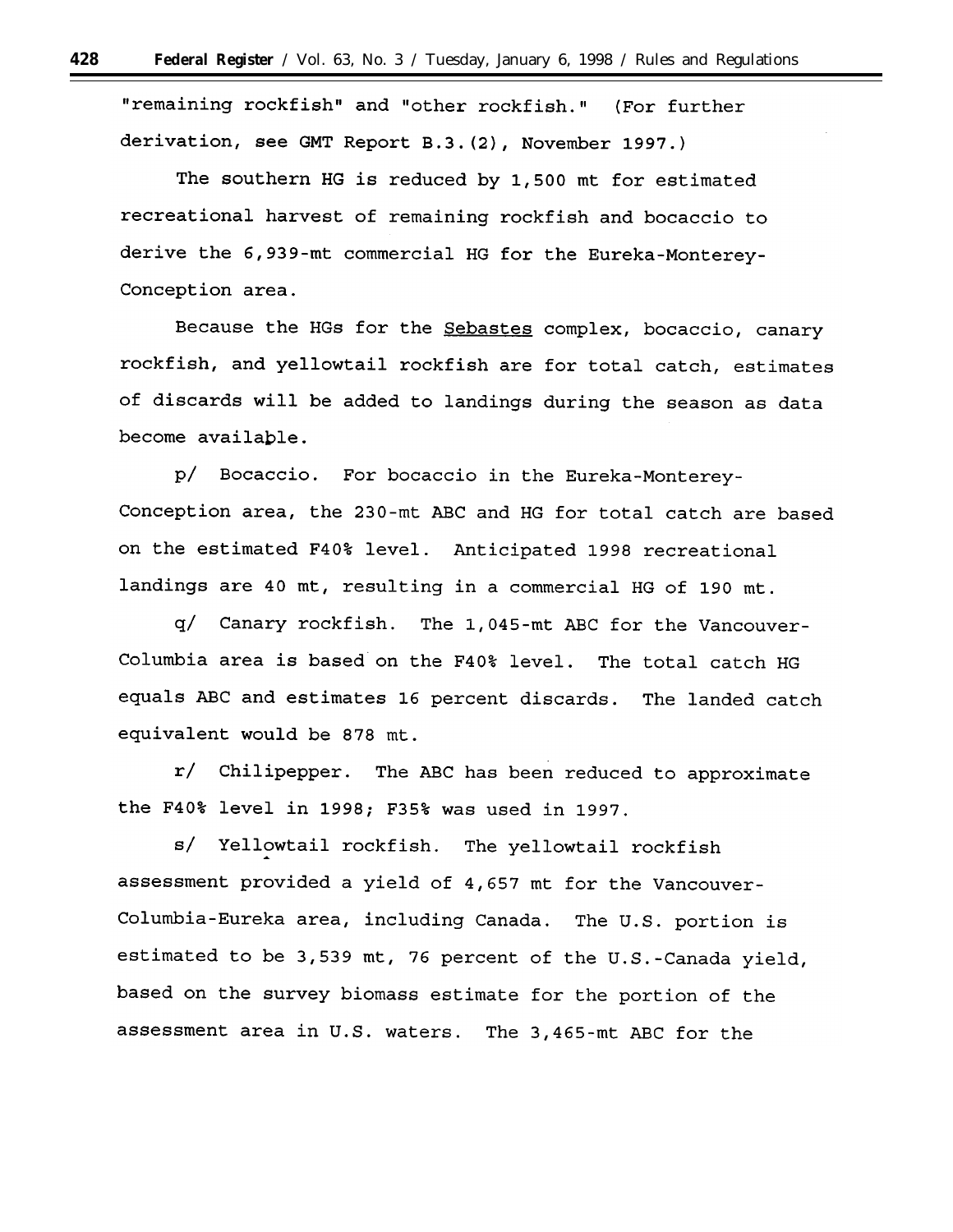Vancouver/Columbia area in the table was derived by subtracting 74 mt for the Eureka area. The 3,118-mt HG for the U.S. Vancouver-Columbia area represents total catch and is set at 90 percent of the ABC as a precautionary measure.

t/ Remaining rockfish. Prior to 1997, this category included all species in the Sebastes complex that did not have an individual ABC, and therefore included species that, starting in 1997, are designated as "other rockfish." Since 1997, "remaining rockfish" includes only those species and areas listed in Table 1. Species included in "remaining rockfish" are marked with  $\checkmark$ .

u/ There is a separate ABC for this species and area which is not included in "remaining rockfish" or "other rockfish."

v/ Other rockfish. "Other rockfish" includes offshore Sebastes species not identified in Table 1. It is based on the Sebastes complex assessment of commercial landings and includes estimates of recreational landings for those species without individual ABCs.

w/ Other fish. Includes sharks, skates, rays, ratfish, morids, grenadiers, and other groundfish species noted above in footnote d/.

**BILLING CODE 3510–22–C**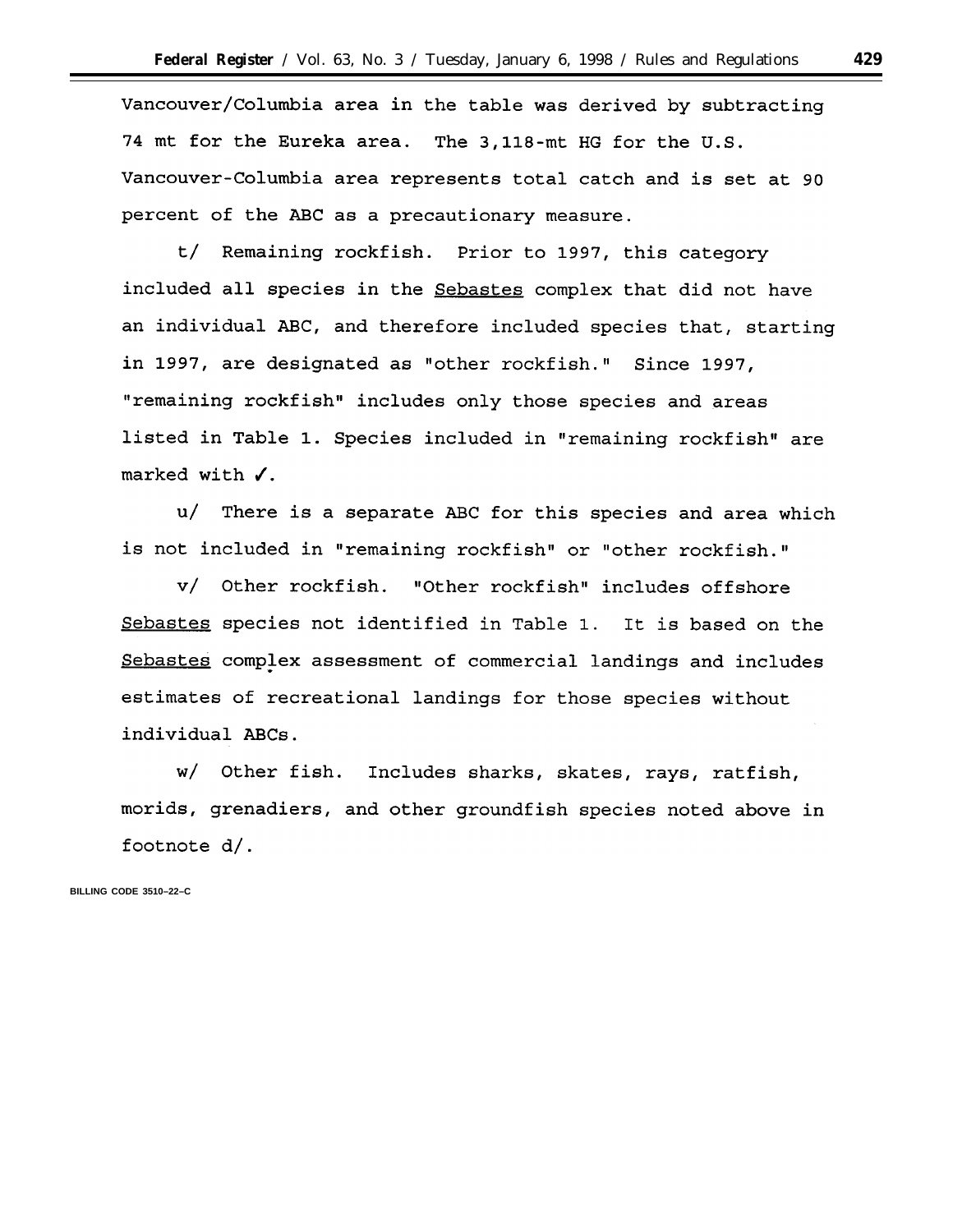### *Changes to the ABCs and HGs*

The ABCs, which are based on the best available scientific information, represent the total catch, including amounts that are discarded as well as retained. Stock assessment information considered in determining the ABCs is available from the Council and was made available to the public before the Council's November 1997 meeting in the Council's SAFE document (see **ADDRESSES**). Additional information is found in the EA prepared by the council for this action, the footnotes to Table 1, the SAFE document for the 1998 specifications, and documents available at the November 1997 Council meeting.

## ABCs

The ABCs are changed from 1997 to 1998 as follows: lingcod (from 2,400 mt to 960 mt, excluding Canadian waters), sablefish (from 8,700 mt to 5,200 north of 36° N. lat., with no change to the 425 mt ABC south of 36° N. lat.), Dover sole (from a range of 10,880–12,830 mt to 9,426 mt coastwide), widow rockfish (from 7,700 mt to 5,740 mt), longspine thornyheads (from 7,000 mt north of Pt. Conception to 4,102 mt in the smaller area north of 36°N. lat.), the *Sebastes* complex (from 7,130 mt to 8,647 mt in the Vancouver-Columbia area, and from 9,664 mt to 8,999 mt in the Eureka-Monterey-Conception area), bocaccio (from 265 mt to 230 mt in the Eureka-Monterey-Conception Area), canary rockfish (from 1,200 mt to 1,045 mt), chilipepper (from 4,000 mt to 3,400 mt in the Eureka-Monterey-Conception area), yellowtail rockfish (from 1,773 mt to 3,465 mt in the Vancouver-Columbia area, excluding Canadian waters, and from 259 mt to 229 mt in the Eureka-Monterey-Conception area), and for ''remaining rockfish'' (from 1,431 mt to 1,401 mt, reflecting the change to yellowtail rockfish, in the Eureka-Monterey-Conception area). The *Sebastes* complex consists of all rockfish managed by the FMP except Pacific ocean perch (POP), widow rockfish, shortbelly rockfish, and thornyheads. The whiting ABC is changed only to reflect the amount in U.S. waters rather than the amount for the United States and Canada combined.

The sablefish ABC deserves additional discussion as the Council departed from the values recommended by its scientific and industry advisory bodies. In 1997, the assessment model was modified to include, for the first time, an index of abundance from fishery logbook data and to closely examine the slope trawl survey data, per the recommendations of an external review panel. Assessment results ranged

from a biomass of 40,000 mt with an ABC of 2,500 mt if all survey and logbook indexes are included, to a biomass of 117,000 mt with an ABC of 7,300 mt if the pot survey and slope trawl survey data are excluded. The stock assessment review (STAR) panel commissioned by the Council's Scientific and Statistical Committee (SSC) to provide a technical review of the assessment ''endorses the model using both pot and slope surveys as being preferable to a sablefish model that excludes both of these sources of information,'' but also includes strong reservations regarding use of the early slope trawl data. The Council's Groundfish Management Team (GMT) accepted the STAR panel report and recommended an ABC of 2,500 to 3,400 mt. The NMFS assessment document identifies potential weaknesses and biases with each of the indices, but it was not possible for either the assessment document or the report of the STAR panel to quantity fully the uncertainty in the assessment results. With the STAR panel's rejection of the 7,300-mt scenario, the Council was faced with only the most conservative possible recommendation, and had no information on the degree to which intermediate options may be sufficiently conservative.

The Council's recommended ABC of 5,200 mt was based on a model scenario that discounted the 1988 slope survey observation and on the entire pot survey that had been discounted in previous years. The 1988 survey results were unusually high and not consistent with the slow decline observed in subsequent surveys. The results represents continuation of the Council's historical approach, which is to set a compromise harvest level for sablefish until greater assessment certainty can be achieved. A greater reduction would have established the 1998 harvest at a level that has been exceeded every year since 1972 and would have caused severe and unexpected economic dislocation. However, the Council's recommendation is not strictly precautionary, nor is it in accord with the technical process designed to produce and review stock assessments in 1997. The model scenario used by the Council was not endorsed by either the STAR panel or the GMT. It was presented as background material to the GMT to assist in understanding the uncertainty in the assessment results. It can be accepted and approved as a significant step towards a more precautionary approach to sablefish management for 1 year, while NMFS

works to improve the assessment information for the longer term.

NMFS concurs with the Councils' recommendation that the assessment should be updated in 1998 to include new data. Exceeding a more precautionary harvest level in 1998 will slightly increase the current decline in sablefish abundance, but a 1-year harvest of 5,200 mt would not exceed the currently defined F20% overfishing level unless the current biomass is actually at the most conservative estimate of approximately 40,000 mt reported in the SAFE Decision Table for model scenario 1. A catch of 5,200 mt is not overfishing for any of the other model scenarios considered. (F20% means a fishing mortality rate that would, in the long-term, reduce the spawning biomass per recruit to 20 percent of what it would have been if the stock had never been exploited.)

The ABC for shortspine thornyheads remains the same as in 1997, but was also the subject of much discussion at the November 1997 Council meeting. In 1997, a new stock assessment was prepared for shortspine thornyheads and reviewed by the STAR panel. The STAR panel concluded that the assessment was the best that could be done with the stock synthesis approach. However, the new assessment was unable to sufficiently narrow the range of plausible ABC estimates. After the STAR panel had disbanded, the Council's GMT requested additional guidance, which was provided by three of the file original STAR panel members and an industry representative to the panel. This ''reduced'' STAR panel recommended a simpler analysis, consisting of a biomass estimated from the most recent slope surveys and using the F=M (fishing mortality equals natural mortality) model. This model requires many fewer assumptions and is based on direct measurement of stock abundance, although with some uncertainty in the catchability coefficient of trawl gear. This model has a documented basis and history of use; it was used extensively in the early 1980's when other data were not available to conduct a more rigorous assessment. Even with the ''reduced'' STAR panel's consensus regarding the model to be used, there are major concerns with the data, as it is very limited and is a major factor in the uncertainties arising from the assessment. Given these uncertainties, the Council recommended maintaining the ABC at its current level of 1,000 mt.

### HGs

Those species or species groups managed with HGs in 1997 will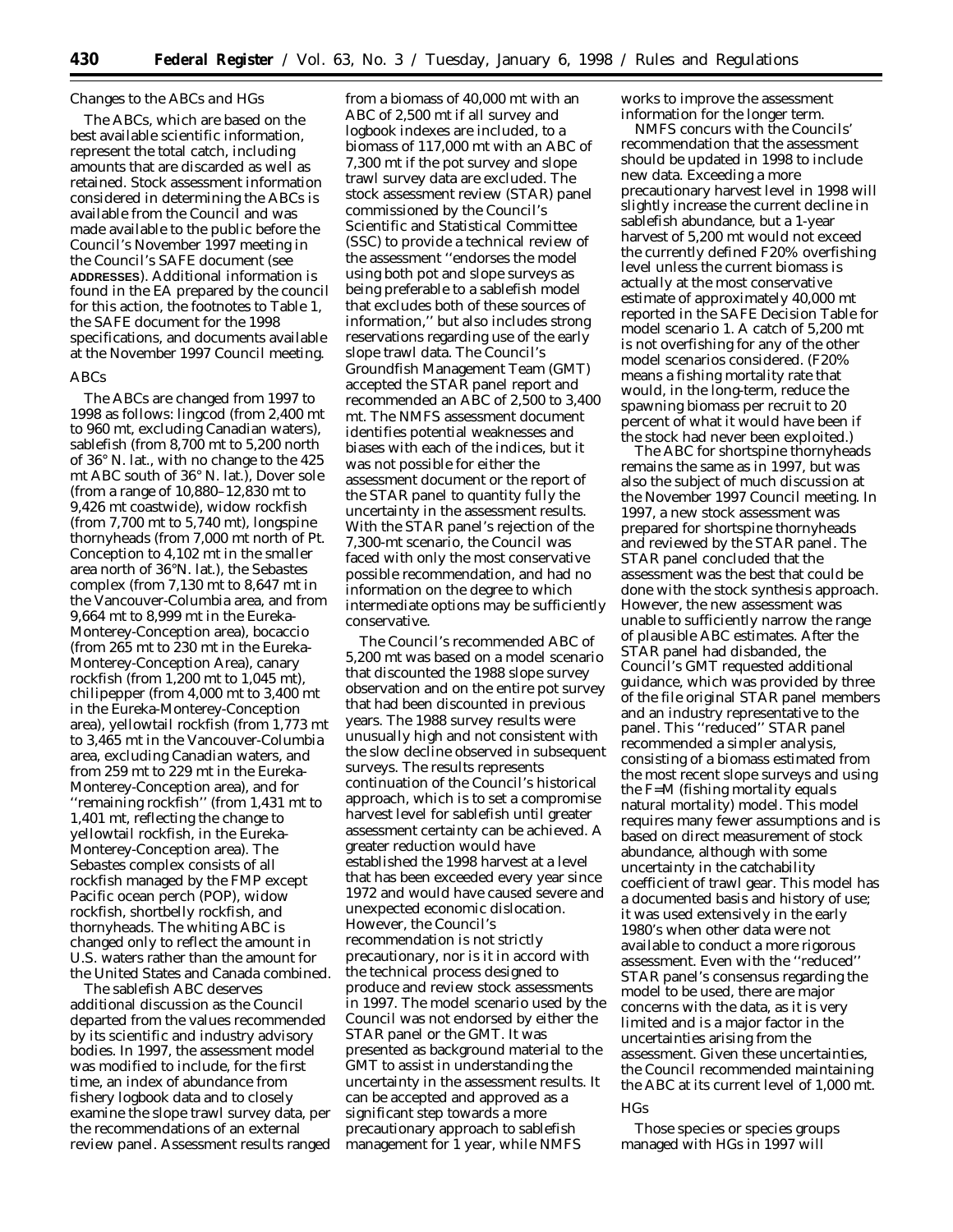continue to be managed with HGs in 1998. However, some of the areas managed with HGs have changed. The sablefish ABC of 425 mt south of 36° N. lat. (the Monterey-Conception border) is set as an HG to be able to respond inseason to potential effort shifts into that area; separate HGs for longspine and shortspine thornyheads are set north of 36° N. lat. and from 36° N. lat. to Pt. Conception (34° 27′ N. lat.), whereas in 1997 the single HG for each thornyhead species extended to Pt. Conception; and the separate HG for Dover sole in the Columbia area is removed. The HGs are changed from 1997 to 1998, as follows: lingcod (from 2,400 mt to 838 mt, excluding Canadian waters), sablefish (from 7,800 mt to 4,680 mt north of 36° N. lat.), Dover sole (from 11,050 mt, of which 2,850 mt was in the Columbia area, to 8,955 mt coastwide), POP (from 750 mt and 650 mt), widow rockfish (from 6,500 mt to 4,276 mt), shortspine thornyheads (from 1,380 mt north of Pt. Conception to 1,082 mt north of 26° N. lat. and 113 mt from 36° N. lat to Pt. Conception), longspine thornyheads (from 6,000 mt north of PT. Conception to 3,733 mt north of 36° N. lat. and 390 mt for 36° N. lat. to Pt. Conception), the *Sebastes* complex (from 6,656 mt to 7,057 mt in the Vancouver-Columbia area, and from 9,284 to 8,439 mt in the Eureka-Monterey-Conception area), bocaccio (from 387 mt to 230 mt in the Eureka-Monterey-Conception area), canary rockfish (from 1,000 mt to 1,045 mt in the Vancouver-Columbia area), and yellowtail rockfish (from 2,762 mt to 3,118 mt in the Vancouver-Columbia area).

The Council's recommended HG for shortspine thornyheads has been changed to correct an arithmetic error, and conforms with the Council's intent to keep harvest of shortspine thornyheads below the overfishing threshold. This is explained in the next section regarding setting HGs above ABC.

Stock assessments and inseason catch monitoring are designed to account for all fishing mortality, including that resulting from fish discarded at sea. Discards of rockfish and sablefish in the fishery for whiting are well monitored and are accounted for inseason as they occur. In the other fisheries, discards caused by trip limits have not been monitored consistently, so discard estimates have been developed to account for this extra catch. A discard level of about 16 percent of the total catch, previously measured for widow rockfish in a scientific study, is assumed to be appropriate for the commercial fisheries for widow rockfish, yellowtail

rockfish, canary rockfish, and POP. A discard estimate of 9 percent is used for longspine thornyheads, 30 percent for shortspine thornyheads, 5 percent for Dover sole, and 10 percent for sablefish.

In some cases (e.g., sablefish, widow rockfish, thornyheads, Dover sole), an estimated amount of discards has been subtracted from the ABC to determine the HG for the landed catch. In other cases (e.g., whiting, *Sebastes* complex, lingcod), a HG representing total catch is more appropriate. Discards in the whiting fishery have been well documented and, therefore, the HG for whiting represents total catch, and discards are accounted for during the season. In 1997, the HG for the *Sebastes* complex and its components was changed from landed to total catch for greater management flexibility during the season; estimates of discards are added to the landings during the season as data become available.

#### *Setting HGs Greater than ABC*

In most cases, HGs are less than or equal to the ABCs. However, the Council recommended HGs that exceed the ABCs for POP and shortspine thornyheads, as in 1996 and 1997. The FMP requires that the Council consider certain factors when setting and HG above an ABC. These factors were analyzed by the Council's GMT and are summarized in the Council's EA for the 1998 specifications.

Both species are caught in association with other species, and, although they can be targeted on to some degree, they also are caught unavoidably while fishing for other species in a mixedstock complex. The Council believes that requiring closure, or severe cutbacks, of the fishery for the entire complex (the *Sebastes* fishery for POP, and the DTS complex for shortspine thornyheads) in order to protect these two stocks would not provide the overall maximum benefit to the Nation. POP

POP was depleted off Washington, Oregon, and California by foreign fishing during the 1960's and early 1970's. In 1981, a rebuilding program was established for POP in the Vancouver and Columbia areas. POP are not common in the more southern areas. POP are part of multi-species groundfish catches and cannot be completely avoided when harvesting other groundfish species. POP are taken as bycatch in fisheries for other rockfish, arrowtooth flounder, and Dover sole. The ABC for POP has been set at ''zero'' for many years. Each year, however, a low level of landings has been allowed to avoid the waste of fish that would

otherwise be discarded. The annual HGs are intended only to accommodate the catch of fish that would be discarded, and are not intended to encourage targeting. Even if retention of POP were prohibited, it would not substantially reduce fishing mortality because POP are caught in small amounts in other fisheries, particularly in fisheries for other rockfish species. The stock is estimated to be at about 50 percent of its maximum sustainable yield (MSY) level, and recent harvests have been near the overfishing threshold. Because strong year classes, which are necessary to rebuild the stock, occur infrequently, the lack of rebuilding to date is not unexpected. The Council has recommended annual trip limits that are intended to discourage targeting while allowing unavoidable incidental catches to be landed. Consequently, the HG exceeds the ''zero'' ABC.

The HG of 650 mt for POP is not intended to be a target but rather is intended to accommodate incidental catches that would otherwise be taken while fishing for other species and discarded. As in past years, trip limits will not be relaxed to enable the HG to be reached.

## Shortspine Thornyheads

Shortspine thornyheads are part of the mutispecies DTC complex (consisting of Dover sole, shortspine and longspine thornyheads, and trawl-caught sablefish). In 1997, the HG for shortspine thornyheads was reduced to 1,380 mt to be consistent with the policy of using a landed-catch HG. The total catch associated with the 1997 HG was expected to be about 1,500 mt, of which 120 mt (8 percent) was estimated to be discarded. Therefore, the total catch expected to occur in 1997 was 500 mt higher than the 1,000-mt ABC, but well below the overfishing threshold of 1,757 mt. The HG was set above ABC in 1996–97 largely because of the uncertainty in the stock assessment. The HG was intended to result in catch at a level similar to the ABC level that would result from various stock assessment scenarios with higher levels of natural mortality or lower levels of survey catchability. Shortspine thornyheads are unavoidable in a number of fishing strategies, as discussed later. Retention above ABC was allowed to reduce discards of unavoidably caught thornyheads and to realize the benefits of harvesting the other species in the complex.

In 1998, the Council again recommended setting the HG above ABC to allow harvest of the more abundant species in the complex and to reduce discard of shortspine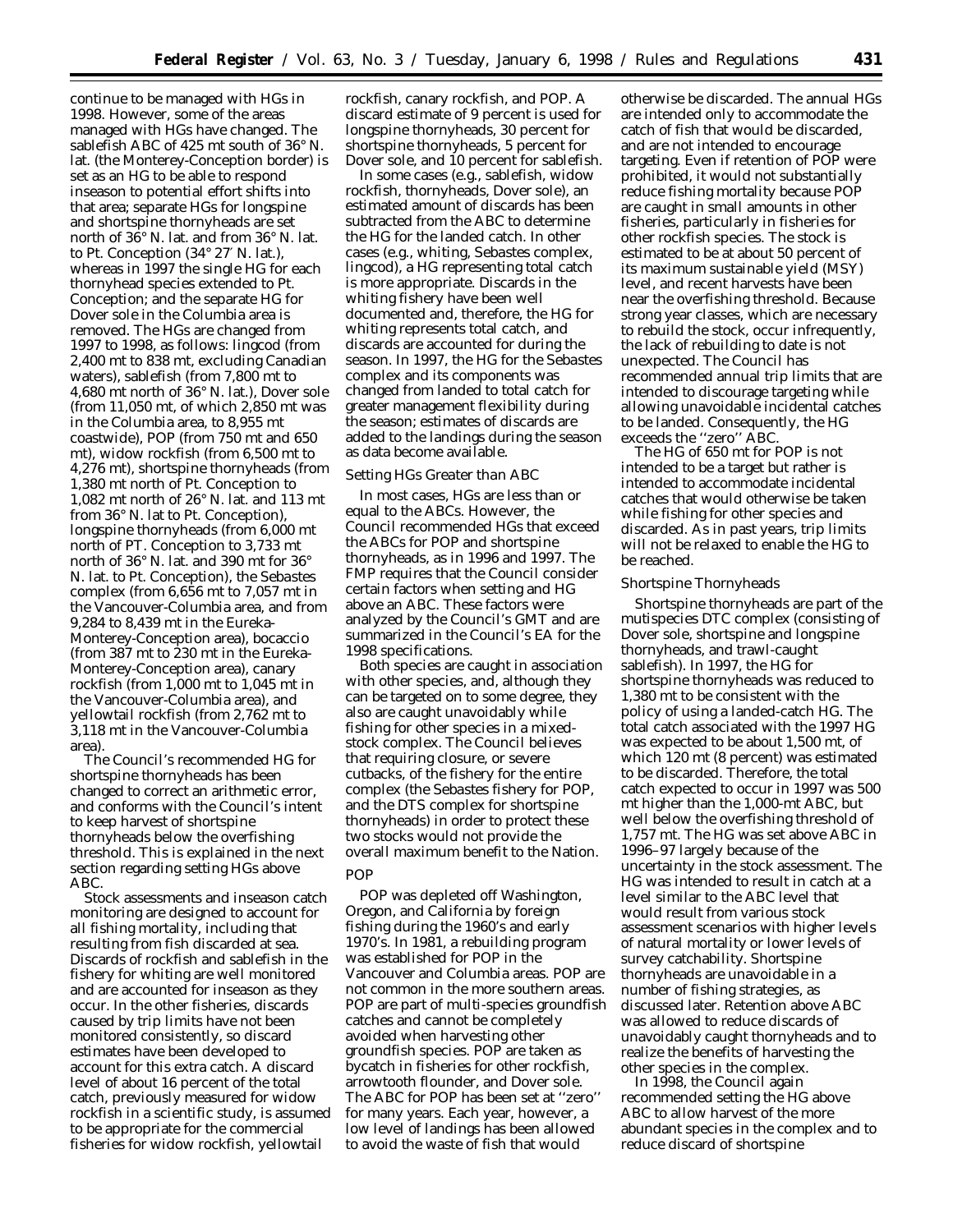thornyheads. The Council adopted one major change, however, that would affect the HG for landed catch and the estimate of total catch associated with that HG: The estimated discard rate in the fishery was increased from 8 percent to 30 percent. The Council thought their 1998 recommendation was slightly more conservative than the status quo: An ABC of 1,000 mt, and a landed catch HG of 1,300 mt (divided into 1,177 mt north of 36° N. lat. and 123 mt for the Conception area north of Pt. Conception; 80 mt lower than in 1997). The Council clearly stated its intent to keep catch below the overfishing level (1,757 mt at F20%). However, after the Council meeting, it was discovered that the wrong assumptions had been used in calculating the recommended HG, and that, although landings of 1,300 mt would not have resulted in overfishing based on the assumptions used in 1997, it would in 1998, due to the new estimate that 30 percent of the total catch is discarded, rather than 8 percent. In short, the total catch of 1,857 mt associated with the 1,300 mt landed catch HG recommended by the Council for 1998 would exceed the overfishing level in the current FMP by 100 mt, rather than being 50 mt below, as the Council had expected.

NMFS, Northwest Region, consulted with the Council Chairman and Executive Director, and the states of Washington, Oregon, and California to confirm the Council's intent to stay below the current overfishing level for shortspine thornyheads—all agreed. Therefore, the 1998 landed catch HG for shortspine thornyheads is set at 1,195 mt, which would result in total catch of 1,707 mt (prorated to 1,082 mt north of 36° N. lat. and 113 mt for the Conception area north of Pt. Conception), 50 mt below the 1,757-mt overfishing level. It should be noted that the same uncertainty that involves the data and estimates of ABC also applies to the estimated overfishing level.

Generally, the species in this complex are caught together as fishers target the entire DTS complex. In examining 1995–97 landings greater than 3,000 lb that are more than 95 percent DTS: 7– 9 percent are shortspine thornyheads, 30–35 percent are longspine thornyheads, 16–19 percent are sablefish, and 40–44 percent are Dover sole (section 2.1.1 of the EA). These ratios are heavily influenced by the trip limits and other management measures in effect. The nearshore rockfish fishery also can have significant bycatch of shortspine thornyheads, Dover sole, and sablefish. The nearshore flatfish fishery consisting largely of petrale sole, sanddabs, and rex sole also encounters

bycatch of the DTS species, although they can be avoided in certain areas. There also are nearshore Dover sole and sablefish target fisheries in which it is difficult to avoid shortspine thornyheads. Each ex-vessel dollar of shortspine thornyhead revenue in the DTS complex is associated with \$7.82 of other DTS species (section 2.2.1 of the EA). Clearly, shortspine thornyheads make up a small proportion of a much larger and more valuable multispecies complex. Prohibiting retention of shortspine thornyheads does not prevent their harvest in the DTS complex. The value of the fishery for the entire complex justifies fishing shortspine thornyheads above the ABC because more harvest cannot be avoided without drastic reductions in the catch of the overall DTS complex as well as other trawl fisheries.

#### *Foreign and Joint Venture Fisheries*

For those species that will not be fully utilized by domestic processors or harvesters, and that can be caught without severely affecting species that are fully utilized by domestic processors or harvesters, foreign or joint venture operations may occur. A joint venture occurs when U.S. vessels deliver their catch to foreign processing vessels in the EEZ. A portion of the HGs or quotas for these species may be apportioned to domestic annual harvest (DAH), which in turn may be apportioned between domestic annual processing (DAP) and joint venture processing (JVP). The portion of a HG or quota not apportioned to DAH may be set aside as the total allowable level of foreign fishing (TALFF). In January 1998, no surplus groundfish are available for joint venture or foreign fishing operations. Consequently, all the HGs in 1998 are designed entirely for DAH and DAP (which are the same in this case); JVP and TALFF are set at zero.

### **II. The Limited Entry Program**

The FMP established a limited entry program that, on January 1, 1994, divided the commercial groundfish fishery into two components: The limited entry fishery and the open access fishery, each of which has its own allocations and management measures. The limited entry and open access allocations are calculated according to a formula specified in the FMP, which takes into account the relative amounts of a species taken by each component of the fishery during the 1984–88 limited entry window period. At its November 1997 meeting, the Council recommended no new species and areas to be allocated between open access and limited entry

fisheries in 1998, and the Regional Administrator calculated the amounts of the allocations that are presented in Table 1. Unless otherwise specified, the limited entry and open access allocations are treated as HGs in 1998.

## *Open Access Allocations*

The open access fishery is composed of vessels that operate under the HGs, quotas, and other management measures governing the open access fishery, using (1) exempt gear, or (2) longline or pot (trap) gear fished from vessels that do not have permits endorsed for use of that gear. Exempt gear means all types of legal groundfish fishing gear except groundfish trawl, longline, and pots. (Exempt gear includes trawls used to harvest pink shrimp or spot or ridgeback prawns (shrimp trawls), and, south of Point Arena, CA (38°57′30′′ N. lat.), California halibut or sea cucumbers.)

The open access allocation is derived by applying the open access allocation percentage to the HG, or if there is a setaside for recreational or tribal fishing, this is first deducted and the percentage is applied to the commercial HG. (The commercial HG or quota is the annual HG or quota after subtracting any setasides for recreational or tribal fishing.) For those species in which the open access share would have been less than 1 percent, no open access allocation is specified unless significant open access effort is expected.

## *Limited Entry Allocations*

The limited entry fishery means the fishery composed of vessels using limited entry gear fished pursuant to the HGs, quotas, and other management measures governing the limited entry fishery. Limited entry gear means longline, pot, or groundfish trawl gear used under the authority of a valid limited entry permit issued under the FMP, affixed with an endorsement for that gear. (Groundfish trawl gear excludes shrimp trawls used to harvest pink shrimp, spot prawns, or ridgeback prawns, and other trawls used to fish for California halibut or sea cucumbers south of Point Area, CA.) Beginning in 1997, a sablefish endorsement also is required to operate in the limited entry regular or mop-up seasons for sablefish.

The limited entry allocation is the allowable catch (HG or quota) reduced by: (1) Set-asides, if any, for treaty Indian fisheries or recreational fisheries (which results in the commercial HG or quota); and (2) the open access allocation. Allocations for Washington coastal tribal fisheries are discussed in paragraph V.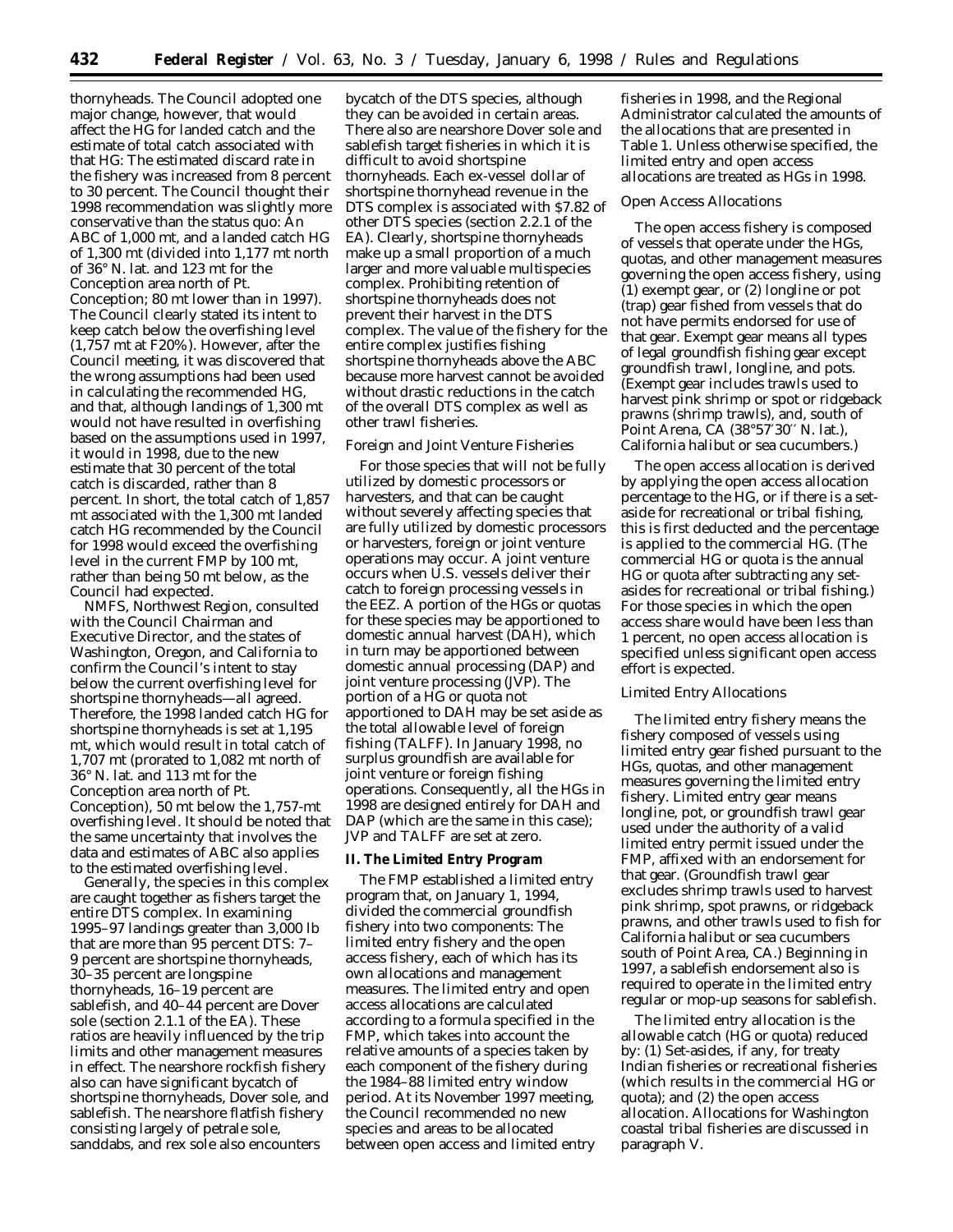# **III. 1998 Management Measures**

Projections of landings in 1997 are based on the information available to the Council at its November 1997 meeting (Supplemental GMT Report B.6., November 1997), unless otherwise noted.

## *Limited Entry Fishery*

The management measures for vessels operating in the 1998 limited entry fishery are designed to keep landings within the HGs or limited entry allocations. Cumulative trip limits continue to be used for most of the limited entry fishery, which allows fishers to accumulate fish over a period of time without a limit on the number of landings. Two-month cumulative limits will continue to be used for most of the limited entry fishery in 1998. As in 1997, no more than 60 percent of a 2-month limit may be taken in either calendar month, resulting in a variable monthly trip limit within the 2-month limit. This enables the limited entry fleet to maintain its current monthly fishing pattern, target on 50 percent of the 2-month cumulative limit in a month, and have the protection of a buffer equivalent to 10 percent of the 2 month cumulative limit to account for inaccuracies in weighing fish at sea or for small amounts caught above the target level. Unless otherwise announced later in the year, the 2 month periods are: January–February, March–April, May–June, July–August, September–October, and November– December. One-month periods may be used later in the year.

[**Note:** NMFS has published a proposed regulation in the **Federal Register** (62 FR 67610, December 29, 1997), with a request for public comments, in which limited entry permit transfers would take effect on the first day of a major cumulative landings limit period, which are the periods described in this paragraph.]

#### Platooning

An optional platooning system was initiated in 1997 which enables the limited entry trawl fleet to provide a more consistent supply of fish to processors. Whereas the cumulative limits normally begin on the first of a month (this is the "A" platoon), a vessel in the ''B'' platoon operates under limits out of phase by 2 weeks, from the 16th of a month to the 15th of a month. All limited entry trawl vessels are automatically in the "A" platoon, unless the permit owner indicated in the annual permit renewal that the permitted vessel will participate in the ''B'' platoon. Vessels operating in the ''B'' platoon will not be able to land any species of groundfish from January 1–

15, 1998. The effective date of changes to the cumulative trip limits for the ''B'' platoon will occur on the 16th of the month unless otherwise specified. Special provisions will be made to accommodate ''B'' vessels at the end of the year so that the same amount of fish is made available to both ''A'' and ''B'' vessels. For example, a vessel in the ''B'' platoon could have the same cumulative trip limit for the final period as vessels in the ''A'' platoon, but the final period may be 2 weeks shorter, so that both the "A" and "B" fishing periods end on December 31, 1998. Alternatively, if the fishery is operating under 1-month cumulative trip limits, the ''B'' platoon may have 6 weeks to take the final two cumulative limits. The choice of platoon applies to the permit for the entire calendar year, even if the permit is sold, leased, or otherwise transferred. The platoon system is experimental and may not be continued in the future if the Council decides the benefit does not outweigh technical and administrative burdens.

# *Open Access Fishery*

The trip limits for the open access fishery are designed to keep landings within the open access allocation, while allowing the fisheries to operate for as long as possible during the year. The overall open access limits for rockfish, sablefish, and ''all groundfish'' in 1998 are the same as at the end of 1997, with several exceptions: (1) 1998 limits for bocaccio are set at half the 1997 levels; (2) a new, open access trip limit is added for lingcod of 1,000 lb (454 kg) cumulative per 2-month period; and (3) the cumulative trip limit is reduced to 600 lb (272 kg) per 2-month period for sablefish taken under the daily trip limit north of 36° N. lat. with open access net or line gear (but not exempt trawl gear). The lingcod and bocaccio (set/trammel net) 2-month cumulative trip limits are unusual because cumulative trip limits in the open access fishery generally apply to 1-month periods. Also, the 60 percent monthly limits that apply within the 2-month cumulative trip limits for the limited entry fishery (see paragraph IV.A. $(1)(c)(i)$  do not apply to the open access fishery; the open access cumulative limits for lingcod and sablefish may be taken at any time during the 2-month period.

The thornyhead fishery remains closed to all open access gear north of 36° N. lat., and under a 50 lb (23 kg) daily trip limit south of 36° N. lat.

The groundfish trip limit for exempted trawl gear remains at 500 lb (227 mt) (which for pink shrimp trawls only may be multiplied by the number of days in a trip), and includes the daily

trip limits for sablefish (300 lb (136 kg) coastwide) and thornyheads (the same as for the other open access gear, which may not be multiplied by the number of days in a trip.

As in past years, a vessel operating in the open access fishery, besides being constrained by specific open access limits, must not exceed in any calendar month 50 percent of any 2-month cumulative trip limit for the same area in the limited entry fishery, called the ''50-percent monthly limit.'' In some cases, the 50-percent monthly limit is larger than the open access limit, and so is not an additional constraint. The management measures in paragraph IV. have been reorganized so that the 50 percent monthly limits now appear in one place with all other open access limits.

### *Background and Council Recommendations*

The following discussions apply to the limited entry fishery unless otherwise stated.

#### Widow Rockfish

*Limited Entry.* In 1997, the limited entry 2-month cumulative limit of 70,000 lb (31,742 kg) was in effect until May 1, at which time it was reduced to 60,000 lb (27,216 kg), where it remained to the end of the year. Landings were projected to be 6,155 mt in 1997, 1 percent below the HG. The HG is reduced substantially, from 6,500 mt in 1997 to 4,276 mt in 1998, and therefore the 2-month cumulative trip limit also is reduced substantially at the beginning of 1998, to 25,000 lb (11,340 kg). Even at this lower level, there is some concern that further reductions may be needed later in the year.

*Open access.* There is no open access allocation specifically for widow rockfish. Landings in the open access fishery are constrained by the 50 percent monthly limit, which applies toward the open access limit for rockfish.

## The Sebastes Complex (Including Yellowtail Rockfish, Canary Rockfish, and Bocaccio)

*Limited entry.* On January 1, 1997 (62 FR 700, January 6, 1997), the limited entry fishery for the *Sebastes* complex was managed under a 2-month cumulative trip limit of 30,000 lb (13,608 kg) north of Cape Mendocino (40°30′ N. lat.) and 150,000 lb (68,039 kg) south of Cape Mendocino. Within these 2-month cumulative limits for the *Sebastes* complex, no more than 6,000 lb (2,722 kg) could be yellowfish rockfish north of Cape Mendocino, no more than 12,000 lb (5,443 kg) could be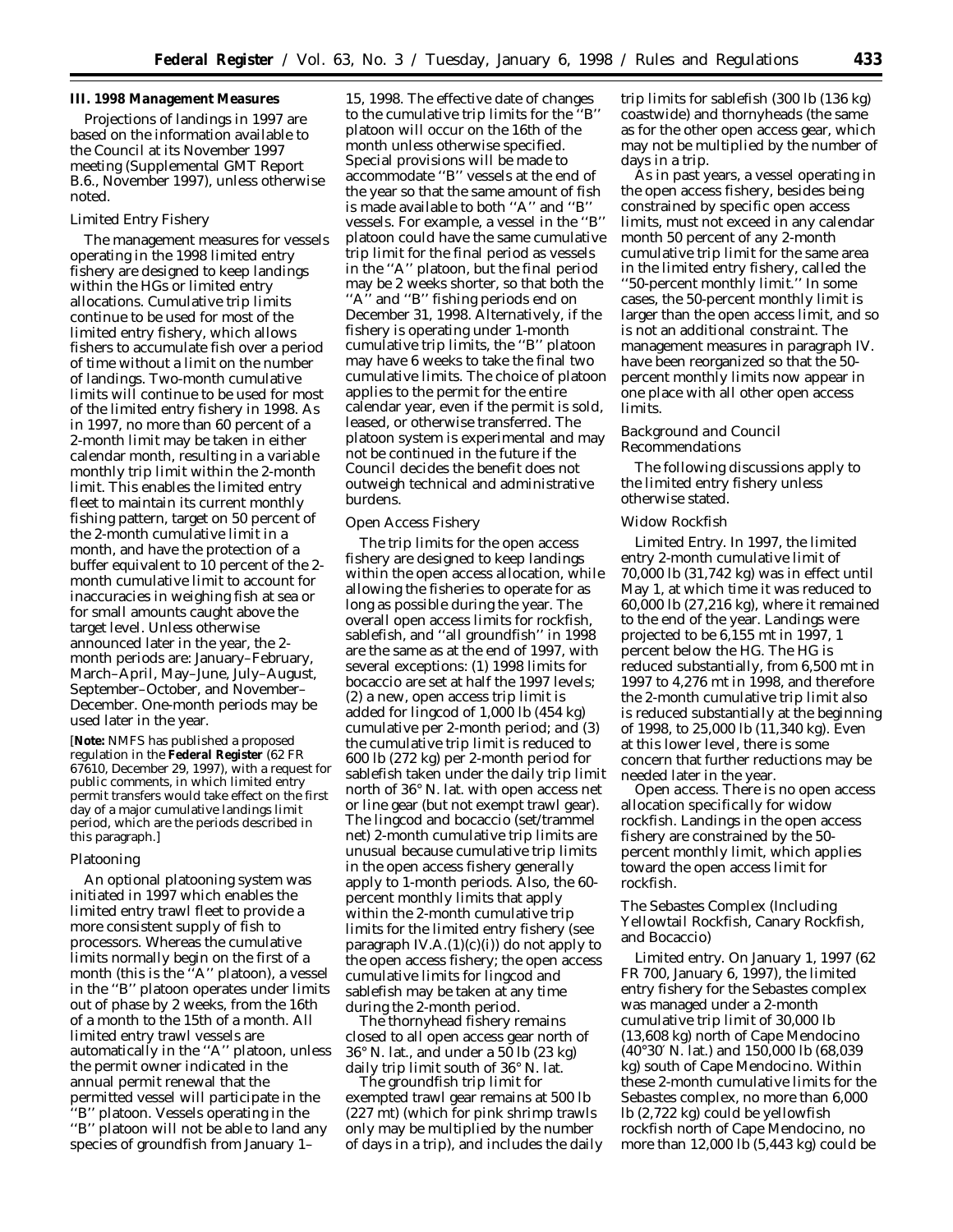bocaccio south of Cape Mendocino, and no more than 14,000 lb (6,350 kg) could be canary rockfish coastwide. On May 1, 1997 (62 FR 24845, May 7, 1997), the 2 month cumulative trip limit for bocaccio was reduced to 10,000 lb (4,536 kg), so that its HG would not be exceeded. However, landings of yellowtail rockfish and canary rockfish were lower than expected, and on October 1, 1997 (62 FR 51814, October 3, 1997), the 2-month cumulative trip limits were converted to 1-month limits and increased to 5,000 lb (2,268 kg) per month for yellowtail rockfish and 10,000 lb (4,534 kg) per month for canary rockfish. This increased the *Sebastes* complex limits to 20,000 lb (9,072 kg) per month north of Cape Mendocino and 75,000 lb (34,020 kg) per month south of Cape Mendocino. Poor October weather and low limits contributed to reduced effort in the fishery, such that, at the Council's November 1997 meeting, landings were projected to be 14 and 20 percent below the HGs for canary and yellowtail rockfish, respectively. On November 16, 1997 (62 FR 61700, November 19, 1997), in the middle of a cumulative trip limit period, the limits were increased for these two species, resulting in increases to the total *Sebastes* complex cumulative limits as well. The November and December 1997 1-month cumulative trip limits for the *Sebastes* complex were: 40,000 lb (18,144 kg) north of Cape Mendocino and 80,000 lb (36,287 kg) south of Cape Mendocino. Within these 1-month cumulative limits, no more than 20,000 lb (9,072 kg) could be yellowtail rockfish north of Cape Mendocino, no more than 5,000 lb (2,268 kg) could be bocaccio south of Cape Mendocino, and no more than 15,000 lb (6,804 kg) could be canary rockfish coastwide.

The yellowtail rockfish HG increased from 2,762 mt in 1997 to 3,118 mt in 1998, and the canary HG increased slightly, from 1,000 mt in 1997 to 1,045 mt in 1998. The bocaccio HG declined, from 387 mt to 230 mt. As a result, the following changes to the management measures are taken in January 1998, compared to the level in January 1997. The 2-month cumulative trip limit for yellowtail rockfish (north of Cape Mendocino) is increased from 6,000 lb (2,711 kg) to 11,000 lb (4,990 kg), canary rockfish is increased from 14,000 lb (6,350 kg) to 15,000 lb (6,804 kg), and bocaccio (south of Cape Mendocino) is reduced from 12,000 lb (5,443 kg) to 2,000 lb (907 kg). The overall 2-month cumulative trip limit for the *Sebastes* complex north of Cape Mendocino is increased from 30,000 lb (13,608 kg) to

40,000 lb (18,144 kg), but is larger than the increases to the cumulative limits for yellowtail and canary rockfish. If landings of other *Sebastes* species become too high, the trip limit for the complex may be reduced later in the year. South of Cape Mendocino, the *Sebastes* complex 2-month cumulative trip limit is the same as in January 1997, at 150,000 lb (68,039 kg).

*Open access.* Landings in the open access fishery of yellowtail, canary rockfish, bocaccio, and the Sebastes complex as a whole are constrained by the 50-percent monthly limit, which applies toward the open access limit for rockfish. However, restrictions, some of them new, are described below for the open access bocaccio fishery.

Both yellowtail rockfish and bocaccio are particularly difficult to manage because of the number of gear types and fishing strategies involved. A substantial portion of the yellowtail HG is taken as bycatch in the whiting and shrimp fisheries. The at-sea processing sector of the whiting fishery reduced its bycatch of yellowtail rockfish approximately in half in 1997 by fishing deeper and more cautiously and using daily satellite transmissions to alert fishers of areas of high bycatch, as has been done to monitor salmon bycatch since 1996. Bycatch of rockfish in the shrimp and prawn trawl fisheries was addressed in 1997 by reducing the groundfish trip limits from a third to a half of their former levels. Management of bocaccio is further complicated by significant recreational and open access harvest. In 1998, a new recreational bag limit (3 fish) is established for bocaccio off California, and the open access 1-month cumulative trip limits for bocaccio south of Cape Mendocino are reduced by half: for hook-and-line gear, from 2,000 lb (907 kg) in 1997 to 1,000 lb (454 kg) in 1998; and for set and trammel nets, from 4,000 lb (1,814 kg) to 2,000 lb (907 kg), of which no more than 250 lb (13 kg) may be taken per trip. The set/trammel net limit is higher than that which may be taken by the limited entry fishery. This limit maintains the historical proportions landed by open access net and hookand-line gears while enabling the open access allocation for bocaccio to be achieved.

# POP

*Limited entry.* The limited entry 2 month cumulative trip limit for POP remained the same throughout 1997, at 8,000 lb (3,629 kg) per 2-month period; it has been at this level since July 1, 1996. Landings of POP in 1997 were projected to be from 563 mt to over 600 mt, below its 750-mt HG. The 1998 HG

is set at 650 mt to accommodate incidental catches without encouraging a target fishery on POP; interceptions of POP may increase as the HG for yellowtail rockfish increases in 1998. The 2-month cumulative trip limit remains the same as in 1997, and also is intended to accommodate only unavoidable incidental catches. POP is managed to achieve a rebuilding schedule, so trip limits will not be increased to achieve the HG.

*Open access.* Landings of POP in the open access fishery are constrained by the 50-percent monthly limit, which counts toward the open access cumulative limit for rockfish.

*Sablefish.* The sablefish HG is subdivided among several fisheries. The tribal fishery allocation is set aside prior to dividing the balance of the HG between the commercial limited entry and open access fisheries. These three fisheries are managed differently. The limited entry allocation is further subdivided into trawl (58 percent) and nontrawl (42 percent) allocations. Trawl-caught sablefish are managed together with Dover sole and thornyheads as the DTS complex because they often are caught together.

DTS Complex (Dover Sole, Thornyheads, and Trawl-Caught Sablefish)

*Limited entry.* In January 1997 (62 FR 700, January 6, 1997), the 2-month cumulative trip limit for the DTS complex was 70,000 lb (31,752 kg) north of Cape Mendocino and 100,000 lb (45,359 kg) south of Cape Mendocino. Within this 2-month cumulative limit, no more than 38,000 lb (17,236 kg) could be Dover sole north of Cape Mendocino, and coastwide, no more than 12,000 lb (5,443 kg) could be trawlcaught sablefish and no more than 20,000 lb (9,072 kg) could be thornyheads. No more than 4,000 lb (1,814 kg) of the thornyheads could be shortspine thornyheads. Throughout the year, no more than 500 lb (227 kg) per trip could be sablefish smaller than 22 inches (56 cm).

On May 1, 1997 (62 FR 24845, May 7, 1997), the 2-month cumulative trip limits were reduced for Dover sole north of Cape Mendocino to 30,000 lb (13,608 kg), and for thornyheads coastwide to 15,000 lb (6,804 kg), of which only 3,000 lb (1,361 kg) could be shortspine thornyheads. The 2-month cumulative limit for the DTS complex north of Cape Mendocino decreased by the same amount, to 57,000 lb (25,855 kg), while remaining at 100,000 lb (45,359 kg) south of Cape Mendocino. The coastwide 2-month cumulative trip limit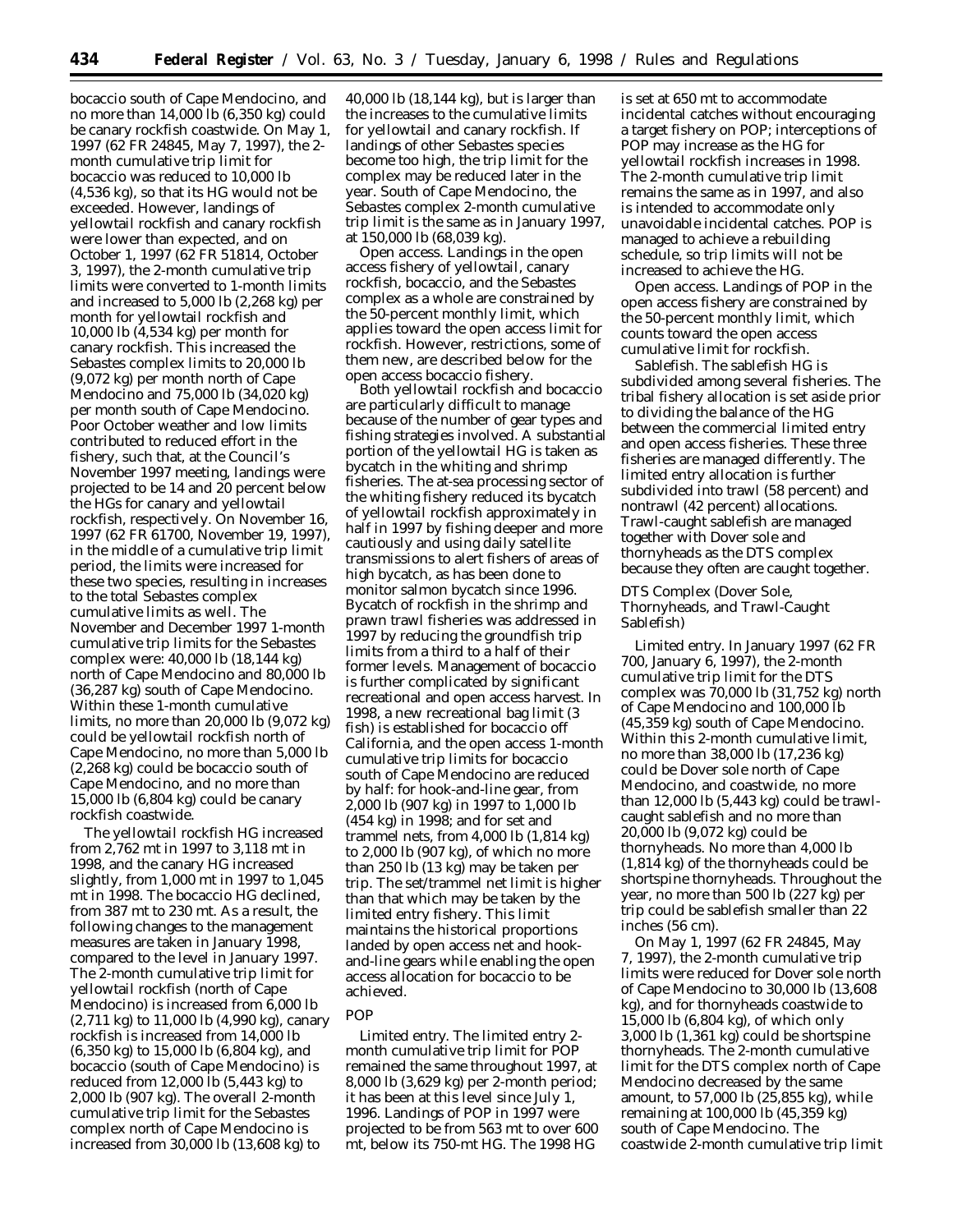for sablefish remained at 12,000 lb (5,443 kg).

On September 1 (62 FR 36228, July 7, 1997), the 2-month cumulative trip limits for the DTS complex and its components were converted to 1-month cumulative limits: for the DTS complex, 28,500 lb (12,927 kg) north of Cape Mendocino and 50,000 lb (22,680 kg) south of Cape Mendocino; for sablefish coastwide, 6,000 lb (2,722 kg); for Dover sole north of Cape Mendocino, 15,000 lb (6,804 kg); and for thornyheads coastwide, 7,500 lb (3,402 kg), of which no more than 1,500 lb (680 kg) could be shortspine thornyheads.

On October 1, 1997 (62 FR 51814, October 3, 1997), the 1-month cumulative trip limits were reduced for sablefish coastwide (to 2,000 lb (907 kg)) and Dover sole north of Cape Mendocino (to 1,500 lb (680 kg)), and established for Dover sole south of Cape Mendocino (at 30,000 lb (13,608 kg)). Previously Dover sole could comprise the amount of DTS limit that was left over after taking sablefish and thornyheads. As a result, the 1-month cumulative trip limits for the DTS complex became the sum of the cumulative limits of its components, at 11,000 lb (4,990 kg) north of Cape Mendocino and 39,500 lb (17,917 kg) south of Cape Mendocino. The limits for thornyheads did not change in October.

Reduced effort in October, likely due to bad weather and extremely low cumulative trip limits, resulted in much lower landings than expected. On November 16, 1997 (62 FR 61700, November 19, 1997), the 1-month cumulative trip limits for all three species in the complex were increased to keep landings within the 1997 HGs and allocations without increasing discards. These increases were intended to enable fishers to land fish that otherwise would be caught and discarded. Therefore, on November 16, 1997 (62 FR November 19, 1997), the monthly limits for the DTS complex were raised to 16,000 lb (7,257 kg) north of Cape Mendocino, and 43,000 lb (19,504 kg) south of Cape Mendocino.

Within these limits, 3,000 lb (1,361 kg) could be Dover sole north of Cape Mendocino and 30,000 lb (13,608 kg) south of Cape Mendocino (no change to southern Dover sole); 3,000 lb (1,361 kg) coastwide could be trawl-caught sablefish; and 10,000 lb (4,536 kg) coastwide could be thornyheads. No more than 3,000 lb (1,361 kg) of the thornyheads could be shortspine thornyheads. Landings are intended to be close to the HGs for these species in 1997, although some changes were made so late in the year, final data will not be available until 1998.

The HG for sablefish north of 36° N. lat. is reduced from 7,800 mt 1997 to 4,680 mt in 1998, with proportional reductions in the allocations (see footnote g/ of Table 1). The 1998 trawl allocation was therefore reduced from 3,803 mt in 1997 to 2,282 mt in 1998, and the 2-month cumulative limit for trawl-caught sablefish in January 1998 is 5,000 lb (2,268 kg), less than half the 12,000 lb (5,443 kg) limit in January 1997. The 500-lb (227 kg) trip limit for sablefish smaller than 22 inches (56 cm) remains in effect. A new HG was set at 425 mt for sablefish south of 36° N. lat., equal to the ABC, which is based on historical landings in that area. The DTS limits apply coastwide, including waters south of 36° N. lat.

In 1998, the HG for Dover sole is applied coastwide only, without separate consideration of the Columbia area. The HG is reduced from 11,050 mt in 1997 to 8,995 mt in 1998. At certain times of year, particularly in winter months, it is possible to catch Dover sole in deep water more selectively, without large associations of sablefish and shortspine thornyheads. Therefore, in January-February 1998, the 2-month cumulative trip limit for Dover sole is 40,000 lb (18,144 kg). The 2-month cumulative trip limit is reduced to 18,000 lb (8,165 kg) beginning in March 1998. If adequate amounts remain, the limit may be raised for the more selective fishery at the end of the year. This is done to achieve full utilization of all four species in the complex, without exceeding any HG or allocation, while reducing the need to discard fish in excess of legal limits.

In 1998, the HG for longspine thornyheads is reduced from 6,000 mt north of Pt. Conception (34°27′ N. lat.) to 3,733 mt north of 36° N. lat., based on a new stock assessment, and 390 mt for that portion of the Conception area north of Pt. Conception (which is equivalent to 4,123 mt north of Pt. Conception, although there no longer is a single HG for these two areas combined). The 2-month cumulative limit in January 1998 is 10,000 lb (4,536 kg), which for the first time applies only to longspine thornyheads, separate from shortspine thornyheads. In 1997, the trip limit of 20,000 lb (9,072 kg) applied to both species of thornyheads combined, and could consist entirely of longspine thornyheads if no shortspine thornyheads were taken. The trip limits are not linked in 1998 in order to encourage a more selective harvest of each species.

In 1998, the HG for shortspine thornyheads is reduced from 1,500 mt north of 36° N. lat. to 1,082 mt north of the Conception area, and 113 mt for that

portion of the Conception area north of Pt. Conception (which is equivalent to 1,195 mt north of Pt. Conception, although there is not a single HG for the two areas combined). There is no HG south of Pt. Conception. The 2-month cumulative trip limit for shortspine thornyheads in January 1998 is 4,000 lb (1,814 kg), the same as in January 1997.

*Open access.* The open access limits for thornyheads are the same as in 1997: the fishery is closed north of Pt. Conception, and a 50-lb (23 kg) daily trip limit applies south of Pt. Conception. Open access landings of Dover sole are constrained by the 50 percent monthly limit of 9,000 lb (4,082 kg) starting in March 1998, but not in January-February 1998 when the open access limits for exempted trawl gear are more restrictive. The 300-lb (136 kg) coastwide daily trip limit for exempted trawl gear remains in effect in 1998.

#### Nontrawl Sablefish

*Limited entry north of 36*° *N. lat.* A number of significant changes were made to management of the limited entry fishery in 1997: (1) A vessel was required to have an endorsement on its limited entry permit in order to participate in the regular or mop-up sablefish seasons (62 FR 34670, August 27, 1997); (2) the regular season was changed from a derby to an equal cumulative trip limit for all participants, which in 1997, was 34,100 lb (15,468 kg); (3) the cumulative trip limit during the regular season was attached to the limited entry permit as well as to the vessel to prevent multiple vessels from taking multiple cumulative trip limits within the same cumulative limit period by transferring a permit; (4) the fishery during the regular season ended at sea rather than dockside; (5) the preseason closure was shortened from 72 to 48 hours, and advance setting of pot gear was no loner allowed; and (6) the postseason closure also was shortened from 72 to 48 hours.

However, a number of provisions remained the same as in 1996. The trip limit for sablefish smaller than 22 inches (56 cm) of 1,500 lb (680 kg) or 3 percent of all legal sablefish on board, whichever is greater, remained in effect during the regular and mop-up seasons. Small daily trip limits were applied to the nontrawl fishery before and after the ''regular'' and ''mop-up'' seasons. A 300-lb (136-kg) daily trip limit was applied only north of 36°00′ N. lat., the same area covered by the HG. On May 1, a 5,100-lb (2,313 kg) per month cap was placed on the amount of sablefish that could be taken under the daily trip limit north of 36° N. lat. (62 FR 24845, May 7, 1997). This cap was lowered to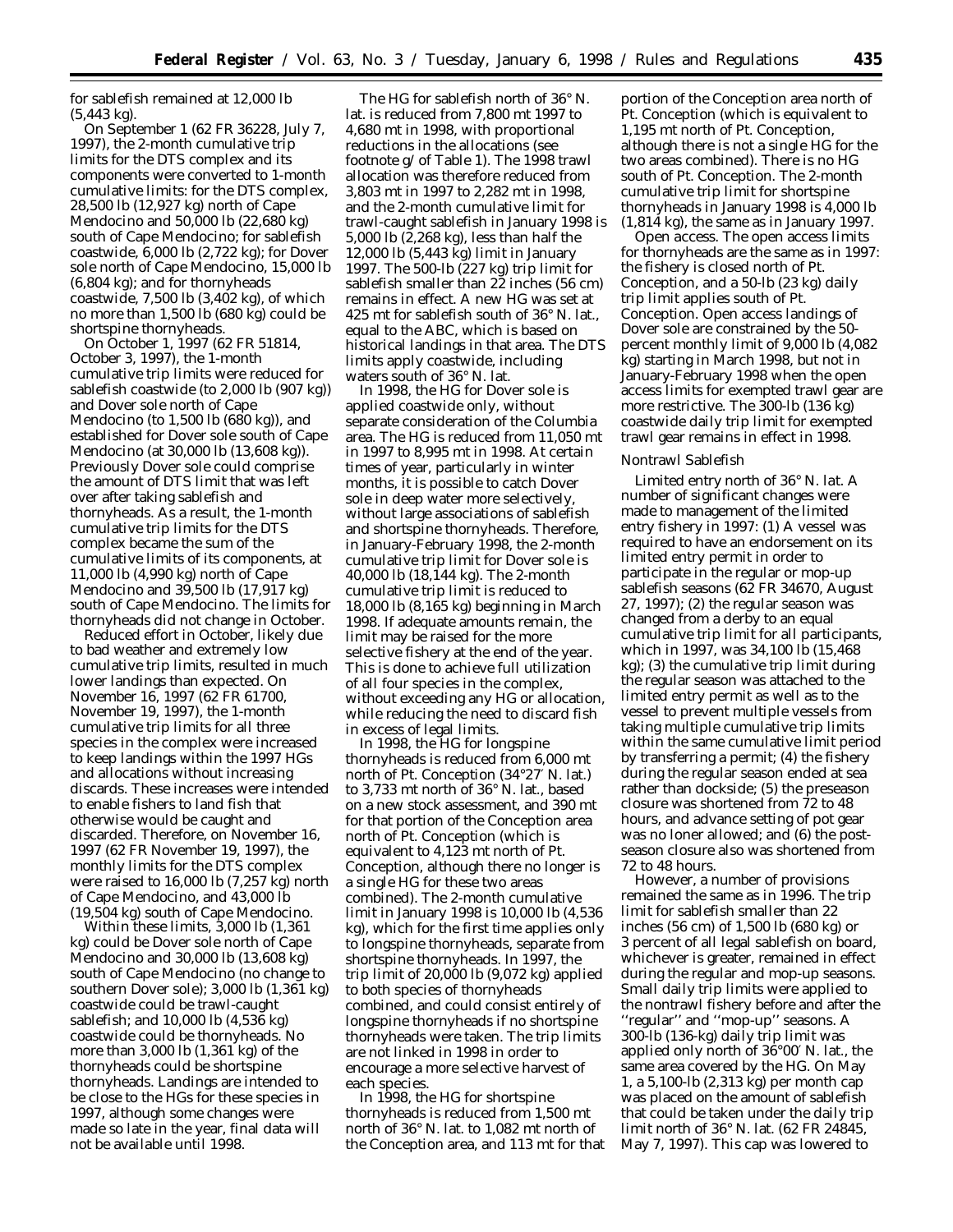600 lb (272 kg) on July 1 (62 FR 36228, July 7, 1997), and increased to1,500 lb (680 kg) on October 22 after the end of the mop-up season (62 FR 53577, October 15, 1997). The 1997 daily trip limit was intended to result in landings of about 915,000 lb (425 mt) but it appeared they would be as high as 1.1 million lb (499 mt). Overall, limited entry landings of sablefish in 1997 are projected to be about 160 mt below the limited entry nontrawl allocation of 2,754 mt (based on information updated after the November Council meeting).

Due to the decline in the HG in 1998, the limited entry nontrawl allocation for sablefish north of 36° N. lat. is reduced from 2,754 mt in 1997 to 1,652 mt in 1998. In 1998, the same daily trip limits for the limited entry fishery will apply outside the regular and mop-up seasons and any closures, but the cumulative limit is reduced from 1,500 lb (680 kg) per month to 1,500 lb (680 kg) per 2 month period (excluding any harvest in the regular or mop-up seasons). The 60 percent monthly limits described in paragraph IV. $A(1)(c)(i)$  do not apply here for the nontrawl sablefish fishery. The ''per trip'' limit for nontrawl sablefish smaller than 22 inches (56 cm) remains in effect during the regular and mop-up fisheries. The Council recommended a number of management changes for 1998, including a 3-tier system of assigning cumulative trip limits during the regular season, that has not yet been published for public comment or approved by NMFS.

*1998 Regular Season.* The Council recommended that the limited entry regular season begin on August 1, 1998, to reduce the probability of poor weather (as encountered in the 1997 mop-up season), to take advantage of favorable tidal conditions, to decrease competition with Alaska sablefish fisheries, and to accommodate alternate fishing opportunities. The regular season applies only north of 36° N. lat.

*Limited entry south of 36*° *N. lat.* In the Conception area, where there was no HG in 1997, and landings had been below the 425-mt ABC in 1996, the limited entry daily trip limit was set at 350 lb (159 kg) to accommodate most landings without encouraging excessive effort shifts into that area. There was no cap on the amount that could be landed under the daily trip limit in the Conception area. In September 1997, an option was provided that enabled a vessel to make one landing a week above 350 lb (159 kg) but less than 1,050 lb (476 kg) (62 FR 46920, September 6, 1997). The same daily trip limit remains in effect in 1998, but the option to make one landing above 350 lb (159 kg) is not

available in January 1998. This option may be reconsidered later in the year.

*Open access.* Landings appear to be close to the open access sablefish allocation in 1997. Therefore, for the open access fishery, the same daily trip limits for sablefish apply in 1998 as in 1997: 300 lb (136 kg) north of 36° N. lat.; 350 lb (159 kg) south of 36° N. lat., except a 2-month cumulative limit of 600 lb (272 kg) also applies north of 36° N. lat.

*Whiting.* The entire whiting HG of 232,000 mt was harvested in 1997: 87,069 mt by the shore-based fleet; 69,947 mt by the catcher/processing sector; 50,395 mt by the motherships sector, and about 25,000 mt by the Makah tribal fishery. The 10,000-lb (4,536-kg) trip limit for whiting taken before and after the regular whiting season and inside the 100-fathom (183 m) contour in the Eureka subarea (40°30′–43°00′ N. lat.) continues in effect in 1998. Additional regulations, including the percentages used to allocate whiting among non-tribal sectors, are found at 50 CFR 660.323(a)(4).

*Whiting seasons.* The opening dates of the primary seasons for whiting also are announced herein (see paragraph IV.B.(5)(b)). They remain the same as in 1997, except for the shore-based fishery in the Eureka area (42°–40°30′ N. lat. off California), which will begin on April 1, 1998.

*Nontribal whiting allocation.* Because the U.S. HG and tribal allocation did not change, the 1998 allocations for the nontribal whiting fishery are the same as in 1997, and are listed at paragraph IV.B. (5)(a).

### Lingcod

The 2-month cumulative trip limit for lingcod in 1997 was 40,000 lb (18,144 kg) until July 1, when it was reduced to 30,000 lb (13,608 kg) (62 FR 36228, July 7, 1997). Lingcod smaller than 22 inches (56 cm) could not be landed in the commercial or recreational fisheries except for 100-lb (45-kg) per trip for trawl-caught lingcod. Landings of lingcod in 1997 are projected at 2,162 mt (1,462 mt from the commercial fishery and 700 mt from the recreational fishery), 238 mt below the 2,400 mt HG. The trip limit was not increased however, in recognition of the reduced ABC in 1998, and the fear that an increase to trip limits in 1997 would attract additional target opportunities and excessive effort.

Lingcod involves two difficult management issues in 1998: Its transboundary occurrence in U.S. and Canadian waters, and within U.S.

waters, relative harvest levels by commercial and recreational fishers.

The 1998 HG for lingcod is 35 percent of its 1997 level, reduced from 2,400 mt in 1997 to 838 mt in 1998, due primarily to the results of a new stock assessment. (The ABC is set at F35% but the HG is set at a more precautionary F40%) There is no agreement between U.S.. and Canadian scientists regarding the appropriate stock structure and distribution. U.S. scientists believe the lingcod population of the Columbia and Vancouver areas (including Canada) to be a single stock, but Canadian scientists believe the Canadian portion of this range is not part of the same stock as that found in northern U.S. waters. Landings in the Canadian portion of the Vancouver area were about 900 mt in 1996. If this level of landings were to continue in 1998, Canadian landings alone would exceed the F40% yield calculated (by U.S. scientists) for the entire assessment area (the Columbia and Vancouver areas, including Canadian waters).

The U.S. industry disagrees as to whether the reduction should or could fall equally on both commercial and recreational sectors. The 838-mt HG is for total U.S. catch, including the recreational sector. Coastwide recreational landings of lingcod in 1997 were estimated at about 700 mt. If that level continued in 1998, recreational harvest would comprise over 80 percent of the U.S. HG, leaving only 138 mt for the commercial fishery. If recreational catch were reduced by 65 percent, the same reduction in the U.S. ABC from 1997 to 1998, the recreational sector would be limited to 245 mt in 1998, leaving 593 mt for the commercial sector.

The Council considered the management options available and decided, after hearing considerable public testimony, to reduce both the commercial and recreational fisheries to absorb the impact of the reduced HG in 1998. The management measures recommended by the Council are intended to divide the HG almost equally between the commercial and recreational sectors, but this results in a proportionately larger decrease for the commercial fishery. The Council recommended increasing the size limit for all fisheries coastwide (commercial limited entry and open access, and recreational) from 22 inches (56 cm) to 24 inches (61 cm) and reducing the recreational bag limit off California from 5 to 3 lingcod, consistent with current bag limits off Washington and Oregon. This would lower the recreational harvest by about 153 mt, resulting in expected recreational harvest of about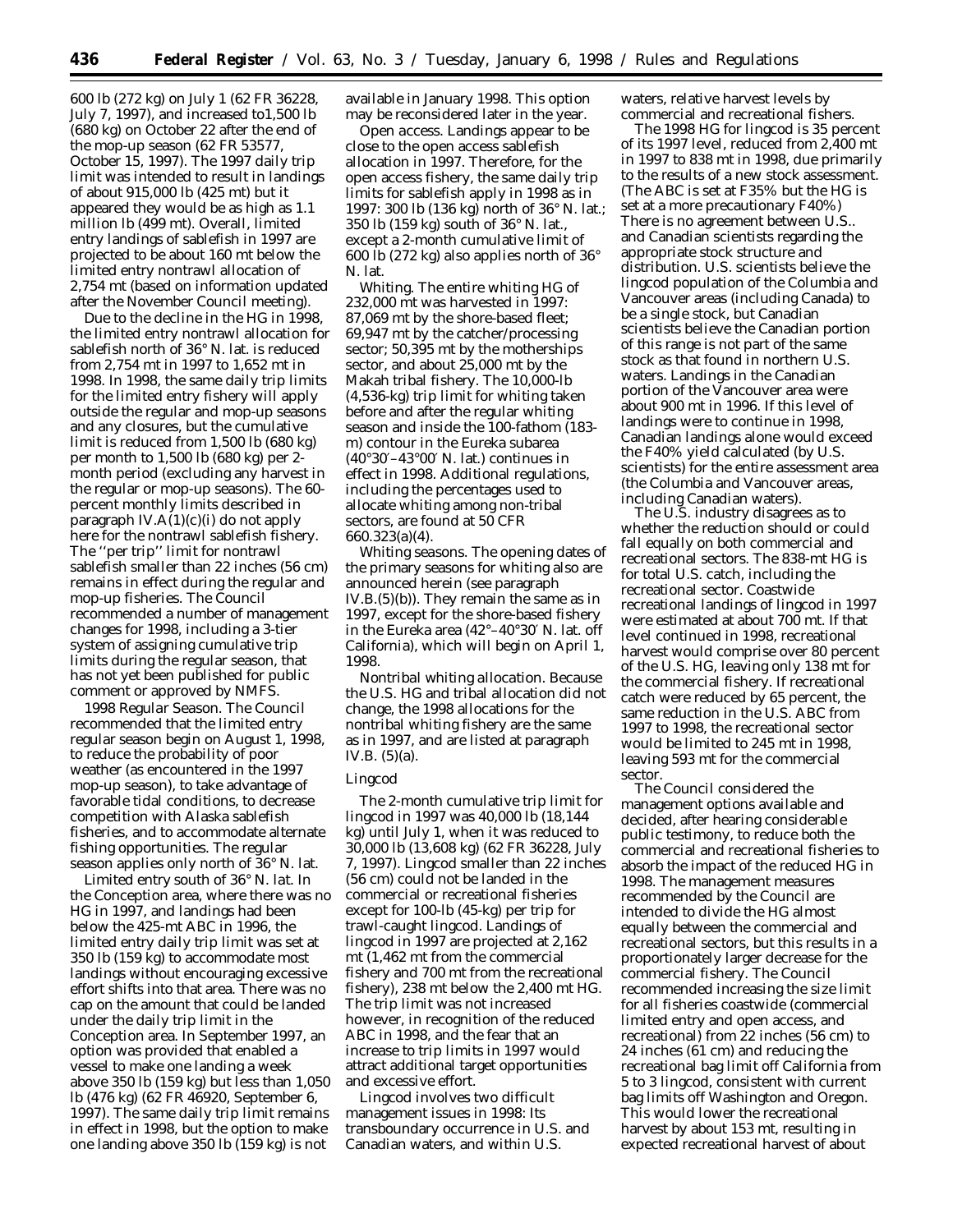430 mt of the 838 mt total in 1998, even with the recommended size and bag limit reductions. Approximately 408 mt would remain for the commercial fishery, a 72 percent decrease since 1997. The Council also recommended reducing the limited entry, 2-month cumulative trip limit to 1,000 lb (454 kg) in January 1998 (compared to 40,000 lb (18,144 kg) in January 1997), and established a new, 1,000-lb (454 kg) 2-month cumulative trip limit for the open access fishery. The new open access cumulative limit is the same as for the limited entry fishery, except the 60-percent monthly limits described in paragraph IV.A. $(1)(c)(i)$  do not apply, and the entire open access cumulative limit may be taken at any time during the 2-month period. The commercial fishery absorbed a greater proportion of the harvest reduction in 1998 because the Council has not yet developed a plan for allocating lingcod between the two fisheries. The Council is expected to initiate discussions in the near future to address more formally the commercial and recreational allocation of lingcod.

### Black Rockfish

Black rockfish off the State of Washington continue to be managed under the regulations at 50 CFR 660.323(a)(1) for nontribal limited entry and open access fisheries. The State of Oregon implements trip limits for black rockfish off the Oregon coast.

# *Operating in Both Limited Entry and Open Access Fisheries*

Vessels using open access gear are subject to the management measures for the open access fishery, regardless of whether the vessel has a valid limited entry permit endorsed for any other gear. In addition, a vessel operating in the open access fishery must not exceeds any trip limit, frequency limit, and/or size limit (for the same area) in the limited entry fishery, unless otherwise authorized.

A vessel that operates in both the open access and limited entry fisheries is not entitled to two separate trip limits for the same species. Fish caught with open access gear will also be counted toward the limited entry trip limit. For example: In January, a trawl vessel catches 2,700 lb (1,225 kg) of sablefish in the limited entry fishery, and in the same month catches 500 lb (227 kg) of sablefish with shrimp trawl (open access) gear, for a total of 3,200 lb (1,451 kg) of sablefish. Because the open access landings are counted toward the limited entry limit, the vessel would have exceeded its limited entry, cumulative limit of 3,000 lb (1,361 kg) (60 percent

of the 5,000-lb (2,268-kg) 2-month cumulative limit for the limited entry fishery).

## *Operating in Areas with Different Trip Limits.*

Trip limits may differ for a species or species complex at different locations on the coast. Unless otherwise stated (as for black rockfish or for species with daily trip limits), the cross-over provisions at paragraph IV.A.(12) apply. In general, a vessel fishing for groundfish in a more restrictive area is subject to the more restrictive limit for the duration of that trip limit period.

## *Changes to Trip Limits; Closures*

Unless otherwise stated (as for the nontrawl sablefish regular season; see 50 CFR 660.323(a)(2)), a vessel must have initiated offloading its catch before the fishery is closed or before a more restrictive trip limit becomes effective. As in the past, all fish on board the vessel when offloading begins are counted toward the landing limits (See 50 CFR 660.302 for the definition of ''landing'').

## *Designated Species B Permits*

Desginated Species B permits may be issued if the limited entry fleet will not fully utilize the HG for Pacific whiting, shorbelly rockfish, or jack mackerel north of 39° N. lat. The limited entry fleet has requested the full use of these species in 1998. In addition, since no applications were received before the November 1 deadline, NMFS does not expect to issue Designated Species B permits in 1998.

## *Recreational Fishing*

Bag limits for rockfish remain the same in 1998 as in 1997, with one exception; a new 3-fish bag limit is added for bocaccio off California. The bag and size limits for lingcod also are changed in 1998: the size limit is increased from 22 inches (56 cm) to 24 inches (61 cm) total length, and the bag limit is reduced from 5 to 3 fish off California, which is consistent with the 3-fish bag limits off Washington and Oregon.

## **IV. NMFS Actions**

For the reasons stated above, the Assistant Administrator for Fisheries, NOAA (Assistant Administrator), concurs with the Council's recommendations and announces the following management actions for 1998, including those that are the same as in 1997.

#### *A. General Definitions and Provisions*

The following definitions and provisions apply to the 1998 management measures, unless otherwise specified in a subsequent notice:

(1) *Trip limits.* Trip limits are used in the commercial fishery to specify the amount of fish that may legally be taken and retained, possessed, or landed, per vessel, per fishing trip, or cumulatively per unit of time, or the number of landings that may be made from a vessel in a given period of time, as explained below.

(a) *A trip limit* is the total allowable amount of a groundfish species or species complex, by weight, or by percentage of weight of legal fish on board, that may be taken and retained, possessed, or landed per vessel from a single fishing trip.

(b) *A daily trip limit* is the maximum amount that may be taken and retained, possessed, or landed per vessel in 24 consecutive hours, starting at 0001 hours local time. Only one landing of groundfish may be made in that 24-hour period. Daily trip limits may not be accumulated during multiple day trips.

(c) *A cumulative trip limit* is the maximum amount that may be taken and retained, possessed, or landed per vessel in a specified period of time, without a limit on the number of landings or trips.

(i) *Limited entry fishery.* Unless otherwise specified, cumulative trip limits in the limited entry fishery apply to 2-month periods, and no more than 60 percent of the applicable 2-month cumulative limit may be taken and retained, possessed or landed in either month of a 2-month period (the ''60 percent monthly limit''). The 2-month periods are: January-February, March-April, May-June, July-August, September-October, and November-December. Different cumulative periods may be announced later in the year.

**[Note:** NMFS has published a proposed regulation in the **Federal Register** (62 FR 67010, December 29, 1997), with a request for public comments, in which limited entry permit transfers would take effect on the first day of a cumulative landings limit period, which are the periods described in this paragraph IV.A.(1)(c)(i).]

(ii) *Open access fishery.* Unless otherwise specified (as for sablefish north of 36° N. Lat. and lingcod), cumulative trip limits in the open access fishery apply to 1-month periods. Within these 1-month cumulative trip limits, in any calendar month, no more than 50 percent of the applicable 2 month cumulative limit for the limited entry fishery may be taken and retained, possessed, or landed from a vessel in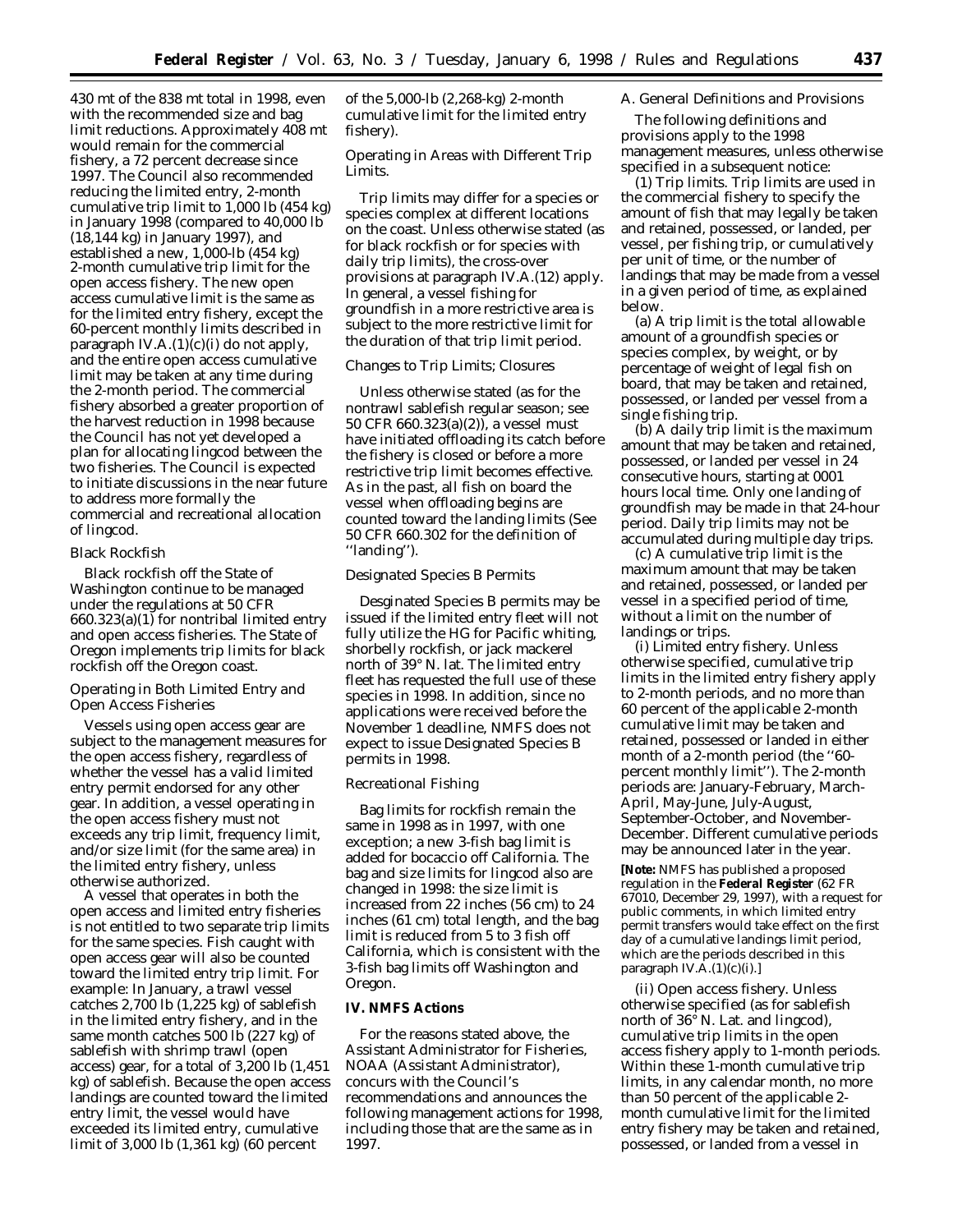the open access fishery; this is called the ''50-percent monthly limit.''

(iii) *Platooning—limited entry trawl vessels.* Limited entry trawl vessels are automatically in the ''A'' platoon, unless the permit owner indicated in the annual limited entry permit renewal that the permitted vessel will participate in the ''B'' platoon. If a vessel is in the ''A'' platoon, its cumulative trip limit periods begin and end on the beginning and end of a calendar month as in the past. If a limited entry trawl permit is authorized for the ''B'' platoon, then cumulative trip limit periods will begin on the 16th of the month (generally 2 weeks later than for the ''A'' platoon), unless otherwise specified.

(A) For a vessel in the ''B'' platoon, cumulative trip limit periods begin on the 16th of the month and end on the 15th of the month. Therefore, the management measures announced herein that are effective on January 1, 1998, for the ''A'' platoon will be effective on January 16, 1998, for the ''B'' platoon. The effective date of any inseason changes to the cumulative trip limits also will be delayed for 2 weeks for the ''B'' platoon.

(B) A vessel authorized to operate in the ''B'' platoon may take and retain, but may not land, groundfish from January 1, 1998, through January 15, 1998.

(C) Special provisions will be made for ''B'' platoon vessels later in the year so that the amount of fish made available in 1998 to both ''A'' and ''B'' vessels is the same. (For example, a vessel in the ''B'' platoon could have the same cumulative trip limit for the final period as a vessel in the ''A'' platoon, but the final period may be 2 weeks shorter so that both fishing periods end on the same date.)

(2) Unless the fishery is closed, a vessel that has landed its cumulative or daily limit may continue to fish on the limit for the next legal period, so long as no fish (including, but not limited to, groundfish with no trip limits, shrimp, prawns, or other nongroundfish species or shellfish) are landed (offloaded) until the next legal period. As stated at 50 CFR 660.302 (in the definition of ''landing''), once offloading of any species begins, all fish aboard the vessel are counted as part of the landing.

(3) All weights are round weights or round-weight equivalents unless otherwise specified.

(4) Percentages are based on round weights, and, unless otherwise specified, apply only to legal fish on board.

(5) ''Legal fish'' means fish legally taken and retained, possessed, or landed in accordance with the provisions of 50 CFR part 660, the Magnuson-Stevens

Fishery Conservation and Management Act (Magnuson-Stevens Act), any notice issued under part 660, and any other regulation promulgated or permit issued under the Magnuson-Stevens Act.

(6) *Size limits and length measurement.* Unless otherwise specified, size limits in the commercial and recreational groundfish fisheries apply to the longest measurement of the fish without mutilation of the fish or the use of force to extend the length of the fish. No fish with a size limit may be retained if it is in such condition that its length has been extended or cannot be determined by these methods.

(a) For a whole fish, total length is measured from the tip of the snout (mouth closed) to the tip of the tail in a natural, relaxed position.

(b) For a fish with the head removed (''headed''), the length is measured from the origin of the first dorsal fin (where the front dorsal fin meets the dorsal surface of the body closest to the head) to the tip of the upper lobe of the tail; the dorsal fin and tail must be left intact.

(7) ''Closure,'' when referring to closure of a fishery, means that taking and retaining, possessing, or landing the particular species or species group is prohibited. (See 50 CFR 660.302.) Unless otherwise announced in the **Federal Register,** offloading must begin before the time the fishery closes.

[**Note:** Special provisions are made for an atsea closure at the end of the regular season for the sablefish limited entry fishery. See 50 CFR 660.323(a)(2).]

(8) The fishery management area for these species is the EEZ off the coasts of Washington, Oregon, and California between 3 and 200 nm offshore, bounded on the north by the Provisional International Boundary between the United States and Canada, and bounded on the south by the International Boundary between the United States and Mexico. All groundfish possessed between 0–200 nm offshore, or landed in, Washington, Oregon, or California are presumed to have been taken and retained from the EEZ, unless otherwise demonstrated by the person in possession of those fish.

(9) In season changes to trip limits are announced in the **Federal Register.** Most trip and bag limits in the groundfish fishery have been designated 'routine," which means they may be changed rapidly after a single Council meeting. Information concerning changes to trip limits is available from the NMFS Northwest and Southwest Regional Offices (see **ADDRESSES**). Changes to trip limits are effective at the times stated in the **Federal Register.**

Once a change is effective, it is illegal to take and retain, possess, or land more fish than allowed under the new trip limit. This means, unless otherwise announced in the **Federal Register,** offloading must begin before the time a fishery closes or a more restrictive trip limit takes effect.

(10) It is unlawful for any person to take and retain, possess, or land groundfish in excess of the landing limit for the open access fishery without having a valid limited entry permit for the vessel affixed with a gear endorsement for the gear used to catch the fish (50 CFR 660.306(p)).

(11) *Operating in both limited entry and open access fisheries.*

The open access trip limit applies to any fishing conducted with open access gear, even if the vessel has a valid limited entry permit with an endorsement for another type of gear. A vessel that operates in both the open access and limited entry fisheries is not entitled to two separate trip limits for the same species. Fish caught with open access gear will also be counted toward the limited entry trip limit.

(12) *Operating in areas with different trip limits.* Trip limits for a species or species complex may differ in different geographic areas along the coast. The following ''crossover'' provisions apply to vessels operating in different geographical areas that have different cumulative or ''per trip'' trip limits for the same species or species complex. They do not apply to species that are only subject to daily trip limits, or to the trip limits for black rockfish off the State of Washington (see 50 CFR 660.323(a)(1)). In 1998, the trip limit period for cumulative trip limits is 2 months for the limited entry fishery and 1 month for the open access fishery, unless otherwise specified.

(a) *Going From A More Restrictive To A More Liberal Area:* If a vessel takes and retains any species of groundfish in an area where a more restrictive trip limit applies, before fishing in an area where a more liberal trip limit (or no trip limit) applies, then that vessel is subject to the more restrictive trip limit for the entire period to which that trip limit applies, no matter where the fish are taken and retained, possessed, or landed.

(b) *Going From A More Liberal To A More Restrictive Area:* If a vessel takes and retains a species (or species complex) in an area where a higher trip limit (or no trip limit) applies, and takes and retains, possesses or lands the same species (or special complex) in an area where a more restrictive trip limit applies, then that vessel is subject to the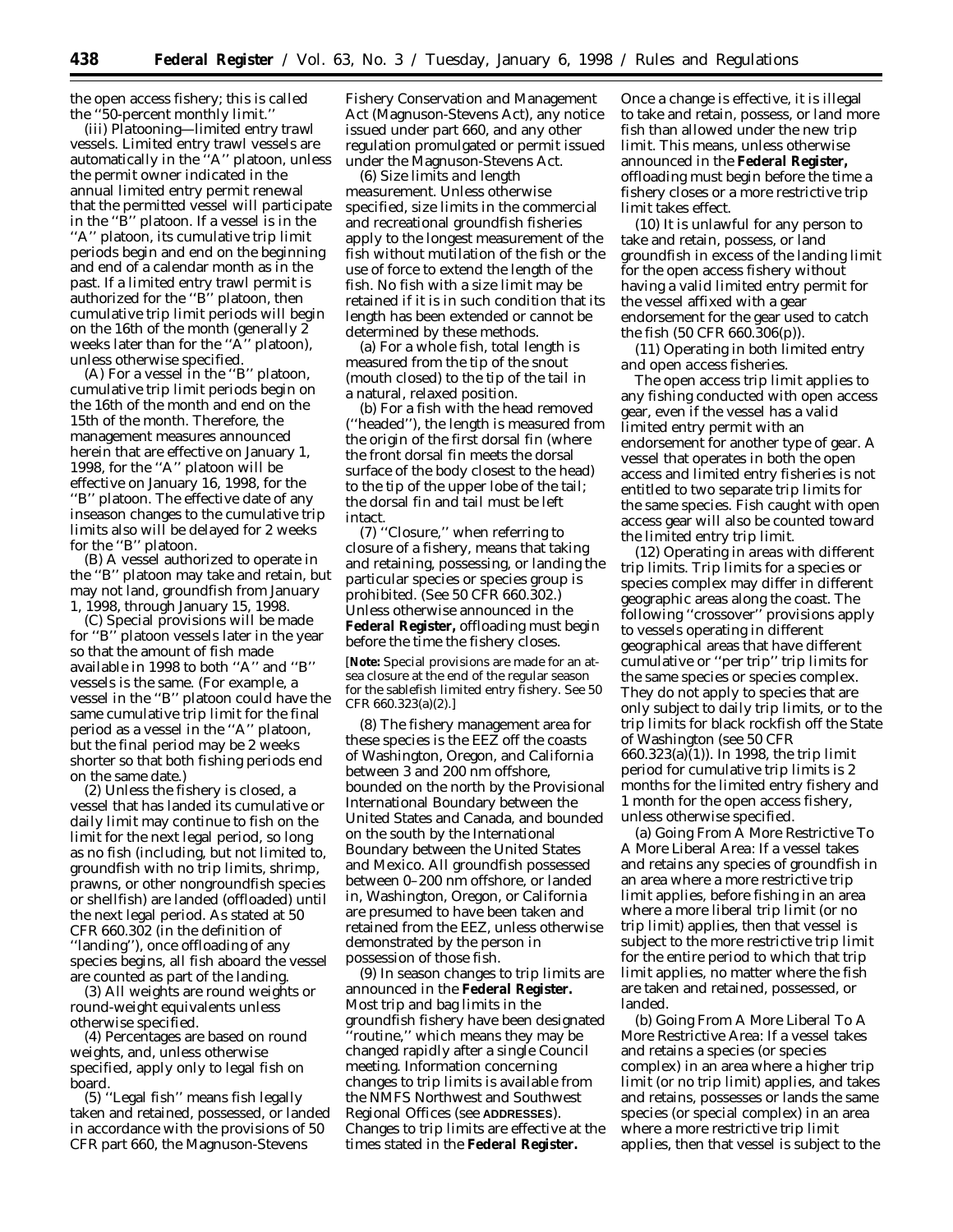more restrictive trip limit for that trip limit period.

(13) *Sorting.* 50 CFR 660.306(h) make it unlawful for any person to ''fail to sort, prior to the first weighing after off loading, those groundfish species or species groups for which there is a trip limit, if the weight of the total delivery exceeds 3,000 lb (1,361 kg) (round weight or round weight equivalent).'' This provision applies to both the limited entry and open access fisheries. A proposed rule was published in the **Federal Register** at 62 FR 67610, December 29, 1997, with a request for public comments, that would require all species or species groups with a trip limit, size limit, HG, or quota to be sorted. There would be no exception for landings under 3,000 lb (1,361 kg). The States of Washington and Oregon already have the same or similar requirements.

(14) *Exempted fisheries.* U.S. vessels operating under an exempted (formerly experimental) fishing permit issued under 50 CFR part 600 also are subject to these restrictions, unless otherwise provided in the permit.

(15) Paragraphs IV.B. through IV.C. pertain to the commercial groundfish fishery, but not to Washington coastal tribal fisheries which are described in paragraph V. The provisions in paragraphs IV.B through IV.C. that are not covered under the headings ''limited entry'' or ''open access'' apply to all vessels in the commercial fishery that take and retain groundfish, unless otherwise stated. Paragraph IV.D. pertains to the recreational fishery.

(16) *Commonly used geographical coordinates.*

(a) Cape Falcon, OR—45°46′ N. lat. (b) Cape Lookout, OR—45°20′15′′ N. lat.

(c) Cape Mendocino, CA—40°30′ N. lat.

(d) Point Arena, CA—38°57′30′′ N. lat. (e) Point Conception, CA—34°27′ N. lat.

(f) International North Pacific Fisheries Commission (INPFC) subareas (for more precise coordinates for the Canadian and Mexican boundaries, see 50 CFR 660.304):

(i) Vancouver—U.S.-Canada border to 47°30′ N. lat.

- (ii) Columbia—47°30′ to 43°00′ N. lat.
- (iii) Eureka—43°00′ to 40°30′ N. lat.
- (iv) Monterey—40 $\degree 30'$  to 36 $\degree 00'$  N. lat.
- (v) Conception—36°00′ N. lat. to the U.S.-Mexico border.

## *B. Limited Entry Fishery*

(1) *Widow Rockfish* (commonly called brownies). The cumulative trip limit for widow rockfish is 25,000 lb (11,340 kg) per vessel per 2-month period. The 60percent monthly limit is 15,000 lb (6,804 kg).

(2) *Sebastes Complex (including Bocaccio, Yellowtail, and Canary Rockfish).*

(a) *General. Sebastes* complex means all rockfish managed by the FMP except Pacific ocean perch (*Sebastes alutus*), widow rockfish (*S. entomelas*), shortbelly rockfish (*S. jordani*, and *Sebastolobus* spp. (also called thornyheads, idiots, or channel rockfish). Yellowtail rockfish (*S. flavidus*) are commonly called greenies. Bocaccio (*S. paucispinis*) are commonly called rock salmon. Canary rockfish (*S. pinniger*) are commonly called orange rockfish. This definition also applies the open access fishery.

(b) *Cumulative trip limits.* The cumulative trip limit for the *Sebastes* complex is 40,000 lb (18,144 kg) north of Cape Mendocino or 150,000 lb (68,039 kg) south of Cape Mendocino, per vessel per 2-month period. Within the cumulative trip limit for the *Sebastes* complex, no more than 11,000 lb (4,990 kg) may be yellowtail rockfish taken and retained north of Cape Mendocino, no more than 2,000 lb (907 kg) may be bocaccio taken and retained south of Cape Mendocino, and no more than 15,000 lb (6,804 kg) may be canary rockfish.

(c) The 60-percent monthly limits are: For the *Sebastes* complex, 24,000 lb (10,886 kg) north of Cape Mendocino, and 90,000 lb (40,823 kg) south of Cape Mendocino; for yellowtail rockfish, 6,600 lb (2,994 kg) north of Cape Mendocino; for bocaccio, 1,200 lb (5,443 kg) south of Cape Mendocino; and for canary rockfish coastwide, 9,000 lb (4,082 kg).

(d) For operating in areas with different trip limits for the same species, see paragraph IV.A. (12) above.

(3) *POP.* The cumulative trip limit for POP is 8,000 lb (3,629 kg) per vessel per 2-month period. The 60-percent monthly limit is 4,800 lb (2,177 kg).

(4) *Sablefish and the DTS Complex (Dover Sole, Thornyheads, and Trawl-Caught Sablefish.*

(a) *1998 Sablefish Management goal.* The limited entry sablefish fishery will be managed to achieve the 1998 commercial HGs of 4,680 mt north of 36° N. lat. and 425 mt south of 36° N. lat.

(b) *Gear allocations.* After subtracting the tribal-imposed catch limit and the open access allocation from the HG for sablefish north of 36° N. lat. the remainder is allocated 58 percent to the trawl fishery and 42 percent to the nontrawl fishery.

[**Note:** The 1998 ABC for sablefish north of 36° N. lat. is 5,200 mt. The trawl allocation

is 2,282 mt and the nontrawl allocation is 1,652 mt. See footnote g/ of Table 1.]

(c) *Limited entry trip and size limits for the DTS complex.* ''DTS complex'' means Dover sole (*Microstomus pacificus*), thornyheads (*Sebastolobus* spp.), and trawl-caught sablefish (*Anoplopoma fimbria*). Sablefish are also called backcod. Thornyheads, also called idiots, channel rockfish, or hardheads, include two species: Shortspine thornyheads (*S. alascanus*) and longspine thornyheads (*S. altivelis*). These provisions apply to Dover sole and thornyheads caught with any limited entry gear and to sablefish caught with limited trawl gear. This definition aslo applies for the open access fishery.

(i) *January–February 1998.* In January–February 1998, the 2-month cumulative trip limit for the DTS complex is 59,000 lb (26,762 kg) per vessel. Within this cumulative trip limit, no more than 5,000 lb (2,268 kg) may be sablefish, no more than 40,000 lb (18,144 kg) may be Dover sole, no more than 10,000 lb (4,536 kg) may be longspine thronyheads, and no more than  $\overline{4}$ ,000 lb (1,814 kg) may be shortspine thornyheads.

(ii) *March 1988.* Beginning in March 1998, the 2-month cumulative trip limit for the DTS complex is 37,999 lb (16,783 kg) per vessel. Within this cumulative trip limit, no more than 5,000 lb (2,268 kg) may be sablefish, no more than 18,000 lb (8,165 kg) may be Dover sole, no more than 10,000 lb (4,536 kg) may be longspine thornyheads, and no more than 4,000 lb (1,814 kg) may be shortspine thornyheads.

(iii) The 60-percent monthly limits are: For the DTS complex, 35,400 lb (16,057) in January–February and 22,200 lb (10,070 kg) per 2-month period starting in March; for trawlcaught sablefish, 3,000 lb (1,361 kg) for each 2-month period; for Dover sale, 24,000 lb (10,886 kg) in January– February, and 10,800 lb (4,899 kg) per 2-month period starting in March; for longspine thornyheads, 6,000 lb (2,722 kg) for each 2-month period; and for shortspine thornyheads, 2,400 lb (1,089 kg) for each 2-month period. (iii) In any trip, no more than 500 lb (227 kg) may be trawl-caught sablefish smaller than 22 inches (56 cm) total length. (See paragraph IV.A.(6) regarding length measurement.)

(d) *Nontrawl trip and size limits.* To participate in the regular, or mop-up season for the nontrawl limited entry sablefish fishery, the owner of a vessel must hold a limited entry permit for that vessel, affixed with both a gear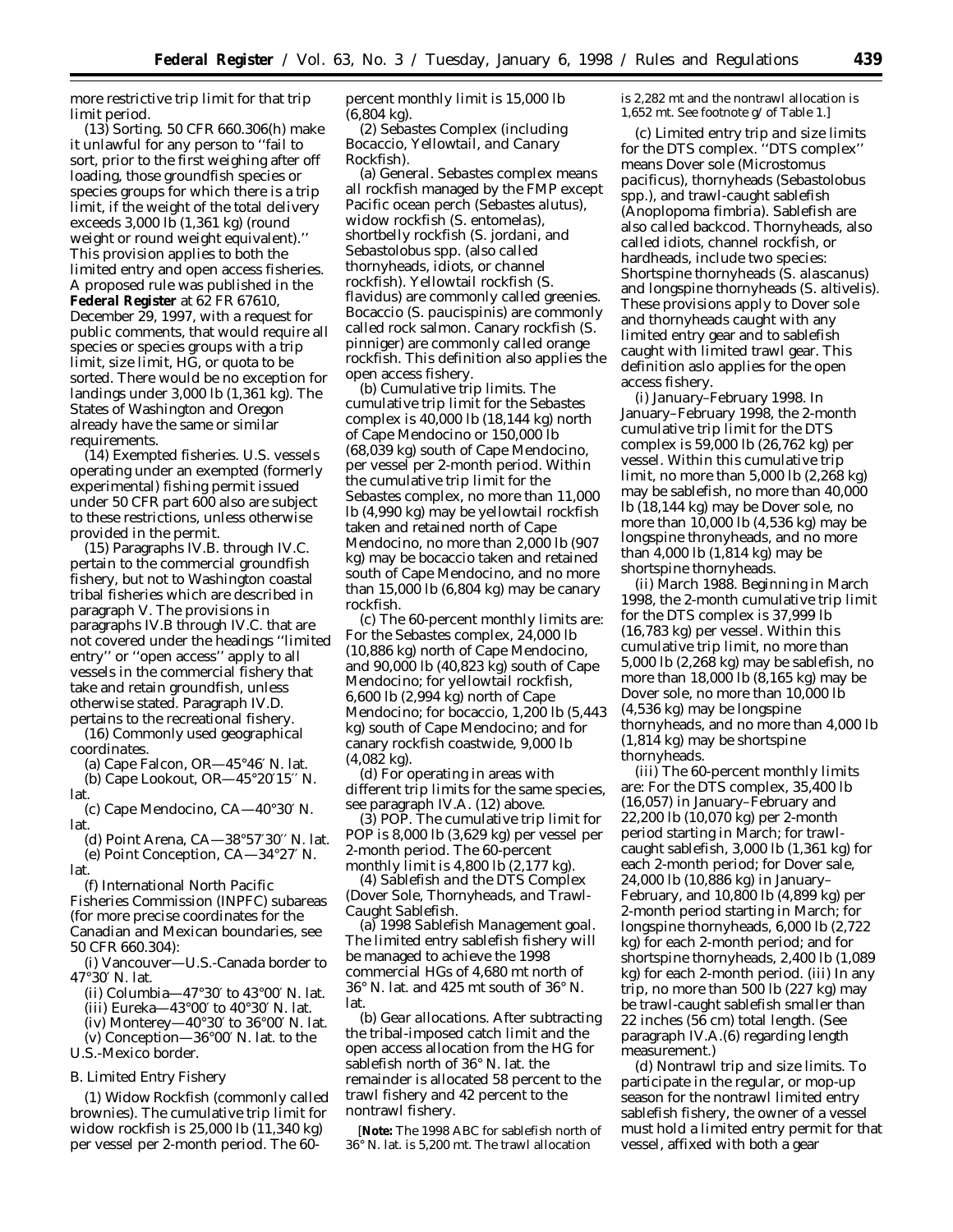endorsement for longline or trap (or pot) gear, and a sablefish endorsement. See 50 CFR 663.23(a)(2)(i). A sablefish endorsement is not required to participate in the limited entry daily trip fishery.

(i) *Regular season.* The regular season will begin at 12 noon (local time) on August 1, 1998. The management structure of the regular season, including season duration, closed periods, and trip limits will be announced with the 1998 limited entry nontrawl sablefish season regulations.

(ii) *Daily trip limit.* The daily trip limit, which applies to sablefish of any size, is in effect north of 36° N. lat. until the closed periods before or after the regular season as specified at 50 CFR 660.323(a)(2), between the end of the regular season and the beginning of the mop-up season, and after the mop-up season. The daily trip limit is expected to be in effect throughout the year in Federal waters south of 36° N. lat.

(A) The daily trip limit for sablefish taken and retained with nontrawl gear north of 36° N. lat. is 300 lb (136 kg), which counts toward a cumulative trip limit of 1,500 lb (680 kg) per 2-month period. (Landings from the regular or mop-up seasons do not count toward this cumulative limit, and the 60 percent monthly limits described at paragraph  $(V.A.(1)(c)(i)$  do not apply.)

(B) The daily trip limit for sablefish taken and retained with nontrawl gear south of 36° N. lat is 350 lb (159 kg) with no cumulative limit on the amount of sablefish that may be retained in a month.

(iii) *Limit on small fish.* During the ''regular'' or ''mop-up'' season, there is a trip limit in effect for sablefish smaller than 22 inches (56 cm) total length, which may comprise no more than 1,500 lb (680 kg) or 3 percent of all legal sablefish 22 inches (56 cm) (total length) or larger, whichever is greater. (See paragraph IV.A.(6) regarding length measurement.) This trip limit counts toward any other cumulative trip limit that may be in effect.

(e) *Conversions.* The following conversions apply to both the limited entry and open access fisheries. For headed and gutted (eviscerated) sablefish:

(i) The minimum size limit for headed sablefish, which corresponds to 22 inches (56 cm) total length for whole fish, is 15.5 inches (39 cm).

(ii) The conversion factor established by the state where the fish is or will be landed will be used to convert the processed weight to round weight for purposes of applying the trip limit. (The conversion factor currently is 1.6 in Washington, Oregon, and California.

However, the state conversion factors may differ; fisherman should contact fishery enforcement officials in the state where the fish will be landed to determine that state's official conversion factor)

(5) *Whiting.* Additional regulations that apply to the whiting fishery are found at 50 CFR 660.306 and 50 CFR 660.323(a) (3) and (4).

(a) *Allocations.* The nontribal allocations are HGs, based on percentages that are applied to the commercial HG (see 50 CFR 660.323(a)(4)), as follows:

(i) *Catcher/processor sector*—70,400 mt (34 percent);

(ii) *Mothership sector*—49,700 mt (24 percent);

(iii) *Shore-based sector*—86,900 mt (42 percent). No more than 5 percent (4,345 mt) of the shore-based whiting allocation may be taken before the shore-based fishery begins north of 42° N. lat.

(iv) *Tribal allocation*—See paragraph V.

(b) *Seasons.* The 1998 primary seasons for the whiting fishery are as follows (see 50 CFR 660.323(a)(3)):

(i) *Catcher/processor sector*—May 15;

(ii) *Mothership sector*—May 15;

(iii) *Shore-based sector*—June 15 north of 42° N. lat.; April 1 between 42°–40°30′ N. lat. (the Eureka area); April 15 south of 40°30′ N. lat.

(c) *Trip limits.*

(i) *Before and after the regular season.* No more than 10,000 lb (4,536 kg) of whiting may be taken and retained, possessed, or landed, per vessel per fishing trip before and after the regular season for whiting, as specified at 50 CFR 660.323(a) (3) and (4). This trip limit includes any whiting caught shoreward of 100 fathoms (183 m) in the Eureka subarea.

(ii) *Inside the Eureka 100-fm contour.* No more than 10,000 lb (4,536 kg) of whiting may be taken and retained, possessed, or landed by a vessel that, at any time during a fishing trip, fished in the fishery management area shoreward of the 100-fathom (183-m) contour (as shown on NOAA Charts 18580, 18600, and 18620) in the Eureka subarea.

(6) *Lingcod.*

(a) *Trip limits.* The cumulative trip limit for lingcod is 1,000 lb (454 kg) per vessel per 2-month period. The 60 percent monthly limit is 600 lb (272 kg). No lingcod may be smaller than 24 inches (61 cm) total length, except for a 100-lb (45-kg) trip limit for trawl-caught lingcod smaller than 24 inches (61 cm). Length measurement is explained at paragraph IV.A.(6).

(b) *Conversions.* The following conversions apply in both limited entry and open access fisheries.

(i) *Size conversion.* For lingcod with the head removed, the minimum size limit, which corresponds to 24 inches (61 cm) total length for whole fish, is 19.5 inches (49.5 cm).

(ii) *Weight conversion.* The conversion factor established by the state where the fish is or will be landed will be used to convert the processed weight to round weight for purposes of applying the trip limit. (The states' conversion factors may differ and fishers should contact fishery enforcement officials in the state where the fish will be landed to determine that state's official conversion factor.) If a state does not have a conversion factor for lingcod that is headed and gutted, or only gutted, the following conversion factors will be used. To determine the round weight, multiply the processed weight times the conversion factor.

(A) *Headed and gutted.* The conversion factor for headed and gutted lingcod is 1.5. (The State of Washington currently uses a conversion factor of 1.5.)

(B) *Gutted, with the head on.* The conversion factor for lingcod that has only been gutted is 1.1.

(7) *Black rockfish.* The regulations at 50 CFR 660.323(a)(1) state: ''The trip limit for black rockfish (*Sebastes melanops*) for commercial fishing vessels using hook-and-line gear between the U.S.-Canada border and Cape Alava (48°09′30′′ N. lat.), and between Destruction Island (47°40′00′′ N. lat.) and Leadbetter Point (46°38′10′′ N. lat.), is 100 lb (45 kg) or 30 percent, by weight of all fish on board, whichever is greater, per vessel per fishing trip.'' These limits apply to limited entry and open access fisheries. The crossover provisions at paragraphs IV.A.(12) do not apply.

## *C. Trip Limits in the Open Access Fishery*

Open access gear is gear used to take and retain groundfish from a vessel that does not have a valid limited entry permit for the Pacific coast groundfish fishery with an endorsement for the gear used to harvest the groundfish. This includes longline, trap, pot, hook-andline (fixed or mobile), set net (south of 38° N. lat. only), and exempted trawl gear (trawls used to target nongroundfish species: pink shrimp or prawns, and, south of Pt. Arena, CA (38°57′30′′ N. lat.), California halibut or sea cucumbers). Unless otherwise specified, a vessel operating in the open access fishery is subject to, and must not exceed the lesser of: Any trip limit, frequency limit, and/or size limit for the open access fishery; or, in any calendar month, 50 percent of any 2-month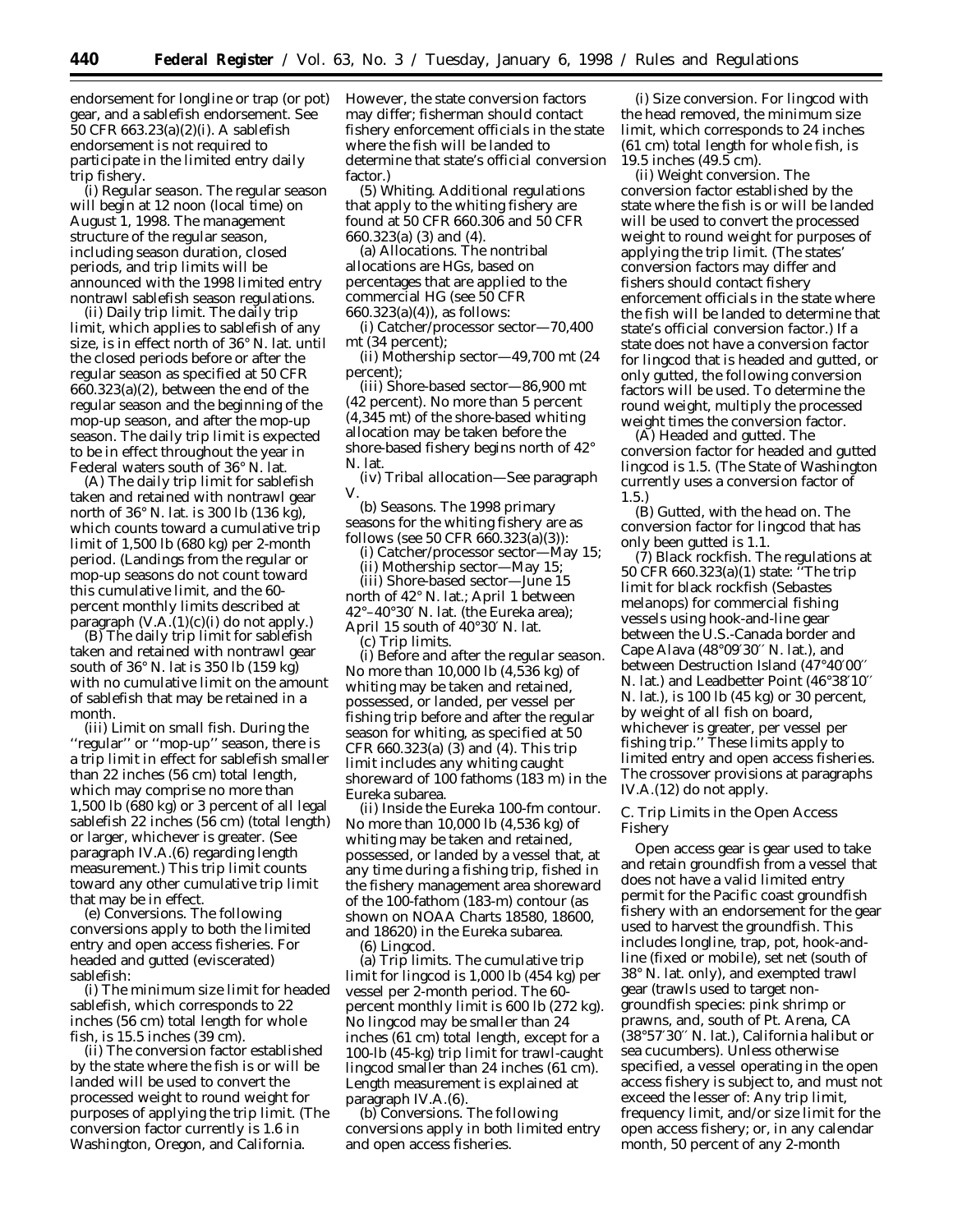cumulative trip limit for the same area in the limited entry fishery, called the ''50-percent monthly limit.'' Fish harvested under the 50-percent monthly limits also count toward the open access limits for rockfish or groundfish, as applicable. For purposes of this paragraph, exempted trawl gear (trawl gear that is used to harvest shrimp, prawns, California halibut or sea cucumbers as provided in this paragraph C.) may not exceed any limit for the limited entry trawl fishery, or 50 percent of any 2-month cumulative limit that applies to limited entry trawl gear, unless otherwise specified. The crossover provisions at paragraph IV.A.(12) that apply to the limited entry fishery apply to the open access fishery as well. The conversions at paragraphs IV.B.(4)(e) for sablefish and IV.B.(6)(b) for lingcod also apply to the open access fishery.

(1) *Rockfish.* Rockfish means all rockfish as defined at 50 CFR 660.302, which includes the *Sebastes* complex (including yellowtail rockfish, bocaccio, and canary rockfish), shortbelly rockfish, widow rockfish, POP, and thornyheads.

(a) *All open access gear (includes exempted trawl gear).*

(i) *Thornyheads.* Thornyheads (shortspine and longspine) may not be taken and retained, possessed, or landed north of Pt. Conception. South of Pt. Conception, the daily trip limit for thornyheads is 50 lb (23 kg). (The 50 percent monthly limit is not relevant for thornyheads south of Pt. Conception because it is much larger than the amount that could be taken under the daily trip limits.)

(ii) *Widow rockfish.* The 50-percent monthly limit for widow rockfish is 12,500 lb (5,670 kg).

(iii) *POP.* The 50-percent monthly limit for POP is 4,000 lb (1,814 kg).

(iv) *Sebastes complex.* The 50-percent monthly limit for the *Sebastes* complex north of Cape Mendocino is 20,000 lb (9,072 kg). (The 50-percent monthly limit is not relevant for exempted trawl gear north of Cape Mendocino, or for any open access gear south of Cape Mendocino because it would be larger than the open access limits.) The 50 percent monthly limits for yellowtail rockfish, bocaccio, and canary rockfish are counted toward the 50-percent monthly limit for the *Sebastes* complex.

(A) *Yellowtail rockfish.* The 50 percent monthly limit for yellowtail rockfish is 5,500 lb (2,495 kg) north of Cape Mendocino;

(B) *Bocaccio.* The 50-percent monthly limit for bocaccio is 1,000 lb (454 kg) south of Cape Mendocino. (The 50 percent monthly limit does not apply to

setnets and trammel nets which have a higher limit—see paragraph  $IV.C.(1)(b)(ii))$ ;

(C) *Canary rockfish.* The 50-percent monthly limit for canary rockfish is 7,500 lb (3,402 kg).

(b) *Hook-and-line, pot, setnet, trammel net.* The cumulative monthly trip limit for rockfish is 40,000 lb (18,144 kg) per vessel per month, and includes the daily trip limit for thornyheads and the other limits in paragraph IV.C. (1)(a) above. The following trip limits also apply, which count toward the cumulative monthly limit:

(i) *Hook-and-line or pot gear:* 10,000 lb (4,536 kg) of rockfish per vessel per fishing trip, of which no more than 250 lb (113 kg) may be bocaccio taken and retained south of Cape Mendocino. As stated in paragraph  $IV.C.(1)(iv)(B)$ above, no more than 1,000 lb (454 kg) cumulative per month may be bocaccio taken and retained south of Cape Mendocino. The trip limit at 50 CFR 660.323(a)(i) for black rockfish caught with hook-and-line gear also applies and is counted toward the cumulative *Sebastes* and rockfish limits (The black rockfish limit is also stated in paragraph IV.B.(7).)

(ii) *Setnet or trammel net gear* (legal only south of 38° N. lat.): 2,000 lb (907 kg) cumulative per month of bocaccio taken and retained south of Cape Mendocino. [Note: The open-access limit is intentionally larger than the limited entry limit of 1,000 lb (454 kg) per 2-month period.]

(2) *Sablefish*.

(a) *Hook-and-line, pot, setnet, trammel net*.

[**Note:** There is no 50-percent monthly limit for open access sablefish taken with nontrawl gear because the limited entry nontrawl fishery is not managed with 2-month cumulative trip limits.]

(i) *North of 36*°*00*′ *N. lat*. North of 36°00′ N. lat., the daily trip limit for sablefish is 300 lb (136 kg), which counts toward a cumulative trip limit of 600 lb (272 kg) per 2-month period.

[**Note:** In 1997, the open access cumulative trip limit applied to 1-month period.]

The 2-month cumulative limit may be taken at any time during the 2-month period; there is no 60-percent monthly limit for the open access fishery.

(ii) *South of 36*°*00*′ *N. lat*. The daily trip limit for sablefish taken and retained south of 36°00′ N. lat. is 350 lb (159 kg).

(b) *Exempted trawl gear*. The 50 percent monthly limit of 2,500 lb (1,134 kg) applies to sablefish taken and retained with exempted trawl gear.

(3) *Lingcod*. The 2-month cumulative trip limit for lingcod is 1,000 lb (454 kg) and applies to all open access gear, including exempted trawl gear. The 2 month cumulative limit may be taken at any time during that 2-month period; there is no 60-percent monthly limit for the open access fishery. The 50-percent monthly limit does not apply.

(4) *Dover sole*. The 50-percent monthly trip limit for Dover sole is 20,000 lb (9,072 kg) in January-February 1998 and 9,000 lb (4,082 kg) starting in March 1998. It applies to all open access gear, except it is not relevant for exempted trawl gear in January-February 1998 because then it is larger than the amount of groundfish that any legally be taken with exempted trawl gear.

(5) *Groundfish taken by shrimp or prawn trawl*. The daily trip limits, which count toward the trip limit for groundfish, are: for sablefish coastwide, 300 lb (136 kg); and for thornyheads south of Pt. Conception, 50 lb (23 kg). The limits in paragraphs IV.C.(1)(a), (2)(b), (3), and (4) also apply.

(a) *Pink shrimp*. The trip limit for a vessel engaged in fishing for pink shrimp is 500 lb (227 kg) of groundfish, multiplied by the number of days of the fishing trip. The daily trip limits for sablefish and thornyheads may not be multiplied by the number of days of the fishing trip.

(b) *Spot and ridgeback prawns*. The trip limit for a vessel engaged in fishing for spot or ridgeback prawns is 500 lb (227 kg) of groundfish species per fishing trip.

(c) *State law*. These trip limits are not intended to supersede any more restrictive state law relating to the retention of groundfish taken in shrimp or prawn pots or traps.

(6) *Groundfish taken by California halibut or sea cucumber trawl*. The trip limit for a vessel participating in the California halibut fishery or in the sea cucumber fishery south of Point Arena, CA (38°57′30′′ N. lat.) is 500 lb (227 kg) of groundfish per vessel per fishing trip. The daily trip limits, which count toward the trip limit for groundfish, are: for sablefish, 300 lb (136 kg); and for thornyheads south of Pt. Conception, 50 lb (23 kg). The limits in paragraphs IV.C. $(1)(a)$ ,  $(2)(b)$ ,  $(3)$ , and  $(4)$  also apply.

(a) A trawl vessel will be considered participating in the California halibut fishery if:

(i) It is not fishing under a valid limited entry permit issued under 50 CFR part 660.333 for trawl gear;

(ii) All fishing on the trip takes place south of Point Arena; and

(iii) The landing includes California halibut of a size required by California Fish and Game Code section 8392(a), which states: ''No California halibut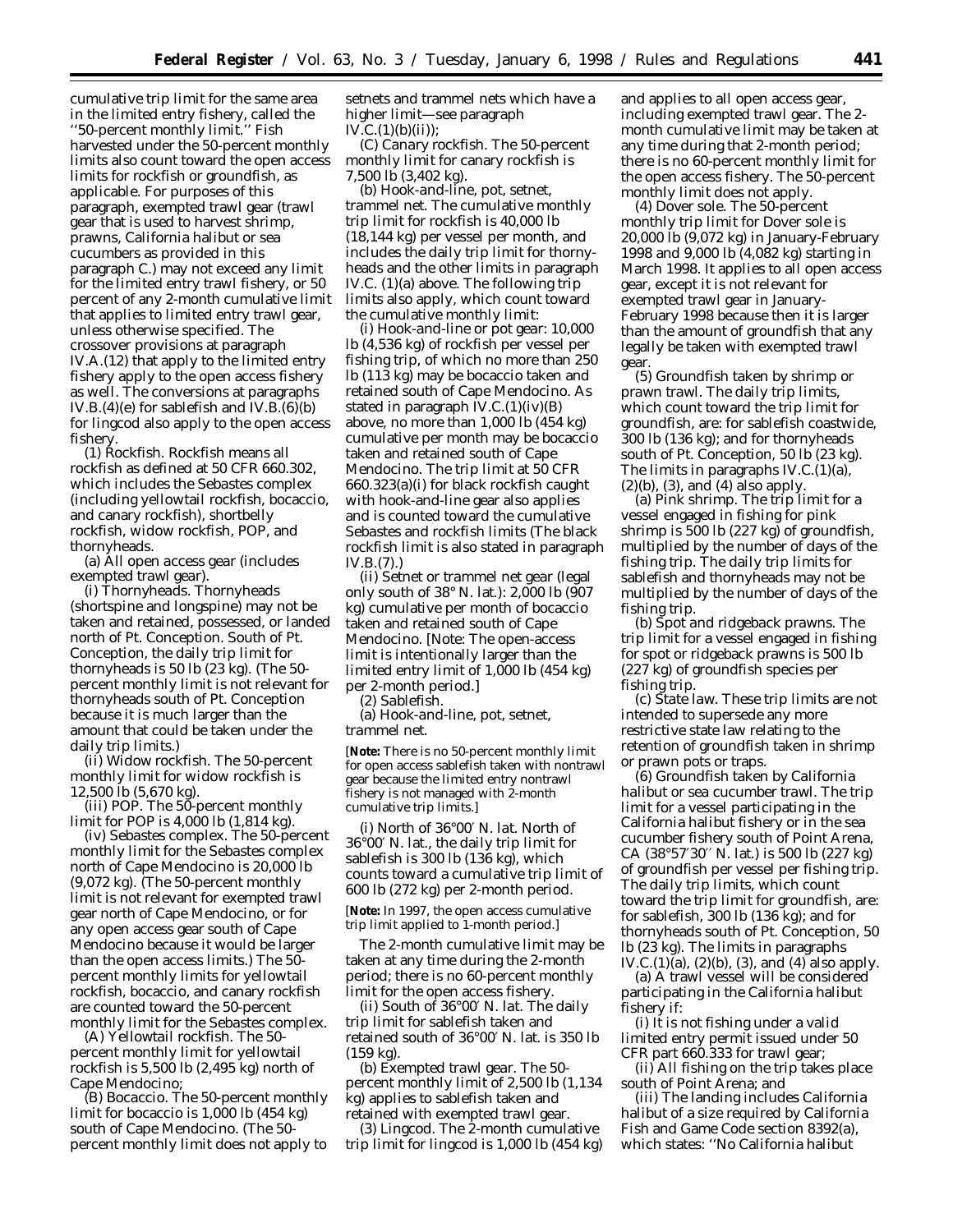may be taken, possessed or sold which measures less than 22 inches in total length, unless it weighs four pounds or more in the round, three and one-half pounds or more dressed with the head on, or three pounds or more dressed with the head off. Total length means the shortest distance between the tip of the jaw or snout, whichever extends farthest while the mouth is closed, and the tip of the longest lobe of the tail, measured while the halibut is lying flat in natural repose, without resort to any force other than the swinging or fanning of the tail.''

(b) A trawl vessel will be considered to be participating in the sea cucumber fishery if:

(i) It is not fishing under a valid limited entry permit issued under 50 CFR part 660.333 for trawl gear;

(ii) All fishing on the trip takes place south of Point Arena; and

(iii) The landing includes sea cucumbers taken in accordance with California Fish and Game Code section 8396, which requires a permit issued by the State of California.

D. *Recreational Fishery*

(1) *California.* The bag limits for each person engaged in recreational fishing seaward of the State of California are: 3 lingcod per day, which may be no smaller than 24 inches (61 cm) total length; and 15 rockfish per day, of which no more than may be bocaccio. Multi-day limits are authorized by a valid permit issued by the State of California and must not exceed the daily limit multiplied by the number of days in the fishing trip.

(2) *Oregon.* The bag limits for each person engaged in recreational fishing seaward of the State of Oregon are: 3 lingcod per day, which may be no smaller than 24 inches (61 cm) total length; and 15 rockfish per day, of which no more than 10 may be black rockfish (*Sebastes melanops).*

(3) *Washington.* The bag limits for each person engaged in recreational fishing seaward of the State of Washington are: 3 lingcod per day no smaller than 24 inches (61 cm) total length; and 10 rockfish per day.

### **V. Washington Coastal Tribal Fisheries**

In late 1994, the U.S. government formally recognized the treaty right to fish for groundfish of the four Washington Coastal Treaty tribes (the Makah, Quileute, Hoh, and Quinault), and concluded that in general terms the quantification of the right is 50 percent of the harvestable surplus of groundfish available in the tribes' usual and accustomed fishing areas (described at 50 CFR 660.324).

A tribal allocation is subtracted from the species HG before limited entry and open access allocations are derived. The treaty Indian fisheries for sablefish, black rockfish, and whiting are separate fisheries, not governed by the limited entry or open access regulations or allocations. The tribes regulate their fisheries so as not to exceed their allocations. Tribal fishing for rockfish with fixed gear will operate under the same rules as the open access fishery, with one exception. The coastal tribes intend to implement a 300-lb (136-kg) trip limit for thornyheads taken with longline gear, which is expected to result in landings of 8,000–10,000 lb (3,629–4,536 kg). For other groundfish species, Makah tribal members may use midwater trawl gear to take and retain groundfish for which there is no tribal allocation; those who do so will be subject to the trip landing and frequency and size limits applicable to the limited entry fishery (50 CFR 660.324(k)). Additional background regarding the tribal allocations appears at 61 FR 28786, June 6, 1996 and 62 FR 700, January 7, 1997 and the EA and updated analysis for those actions.

The tribal allocations for black rockfish and whiting are the same in 1998 as in 1997, and are based on the same rationale. The whiting allocation remains in effect as discussions on quantification of the treaty right continue in 1998. The tribal allocation for salbefish remains at 10 percent of the HG, and therefore is reduced from 780 mt in 1997 to 468 mt in 1998, to reflect the reduction in the HG.

The tribal longline fishery has operated under the same restrictions as the open access fishery; therefore, no special provisions have been needed for this fishery. However, with the prohibition of retention of thornyheads in the open access fishery north of 36°N. lat., (while thoryheads are retained in the limited entry fishery), the tribal fishery operating under open access rules had no opportunity to retain even incidental amounts of thornyheads. Therefore, in order to allow tribal fishers at least an opportunity for the incidental harvest of species harvested by non-treaty fishers, a 300-lb (136 kg) 'per trip'' limit is established for the tribal longline fishery. NMFS Actions

For the reasons stated above, the Assistant Administrator (AA) announces the following tribal allocations for 1998, including those that are the same as in 1997:

*Sablefish:* 468 mt, 10 percent of the HG.

*Rockfish:* For the commercial harvest of black rockfish off Washington State an HG of: 20,000 lb (9,072 kg) north of

Cape Alava (48°09′30′′ N. lat.) and 10,000 lb (4,536 kg) between Destruction Island (47°40′00′′ N. lat.) and Leadbetter Point (46°38′10′′ N. lat.). this 30,000 lb (13.6 mt) is subtracted from the HG for the northern *Sebastes* complex. Thornyheads taken and retained with longline gear are subject to a 300 lb (136 kg) trip limit, which is expected to result in landings of 8,000– 10,000 lb (3,629–4,536 kg).

*Whiting:* 25,000 mt for the Makah tribe in 1998, 10.8 percent of the HG.

## **VI. Issuance of Exempted Fishing Permits (EFPs) In 1997**

In 1996, renewals were requested and approved for three different types of EFPs (formerly called ''experimental fishing permits''): (1) The first was from the State of Oregon (representing Washington and California as well) for the purpose of renewing the 1996 EFP to monitor the bycatch of salmon in the shore-based whiting fishery. Under this permit, 45 vessels were issued EFPs that required all salmon caught incidentally in the whiting fishery to be landed shore-side. A variation of the whiting EFP also was requested by the State of California so that a small number of fishers could be allowed to fish for whiting inside of the 100-fathom (183 m) contour in the Eureka Management Area, which currently is prohibited. The purpose was to see if the bycatch rate of salmon could be kept at acceptable levels by this small, shore-based sector of the fleet delivering to Eureka and Crescent City, CA. At-sea observers would be abroad all whiting trips. Even though this variation to the whiting EFP was approved, the industry declined to participate.

(2) The second EFP was for a new, enhanced data collection program that applied to the other groundfish fisheries. The application was submitted by the State of Oregon, but could include involvement by the States of Washington and California as well. This is a multi-year cooperative data collection program with the industry and state and Federal governments. Twenty-five EFPs were issued in 1997. The purpose of the experiment was to monitor trip-limit-induced discards and the bycatch of salmon and other nontarget species in the groundfish trawl fishery. All participating vessels were required to land salmon caught incidentally in groundfish trawl gear and to keep enhanced logbooks required by the States. Some vessels were required to carry at-sea observers to monitor trip-limit induced discards, and some vessels could have been required to bring virtually their entire catch to shore for additional monitoring